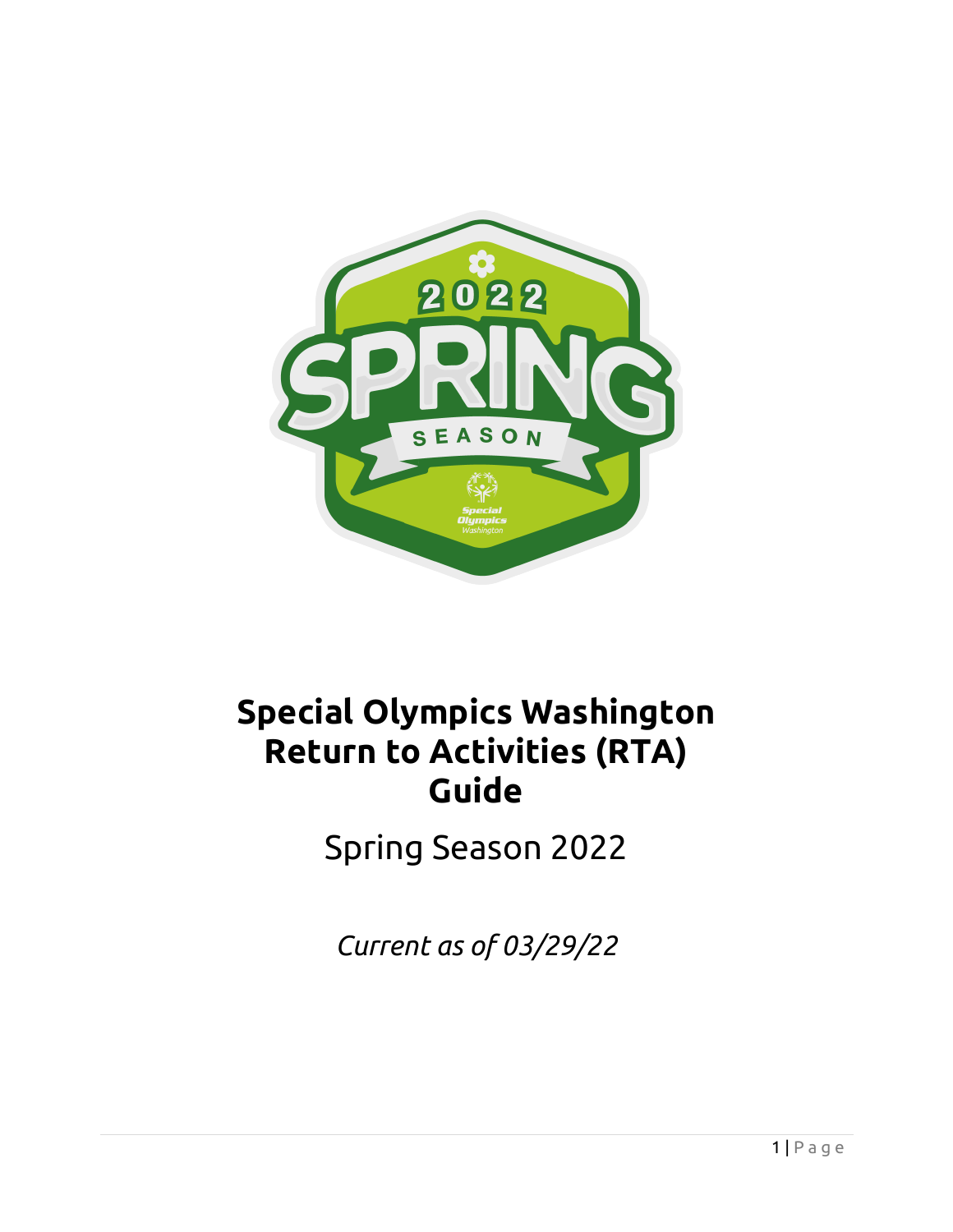# **Contents**

| Sports Offered by Special Olympics Washington for the Spring Season 10 |
|------------------------------------------------------------------------|
|                                                                        |
|                                                                        |
|                                                                        |
|                                                                        |
|                                                                        |
| Special Olympics Washington Requirements for All Safety Components 16  |
|                                                                        |
|                                                                        |
|                                                                        |
|                                                                        |
|                                                                        |
|                                                                        |
|                                                                        |
|                                                                        |
|                                                                        |
|                                                                        |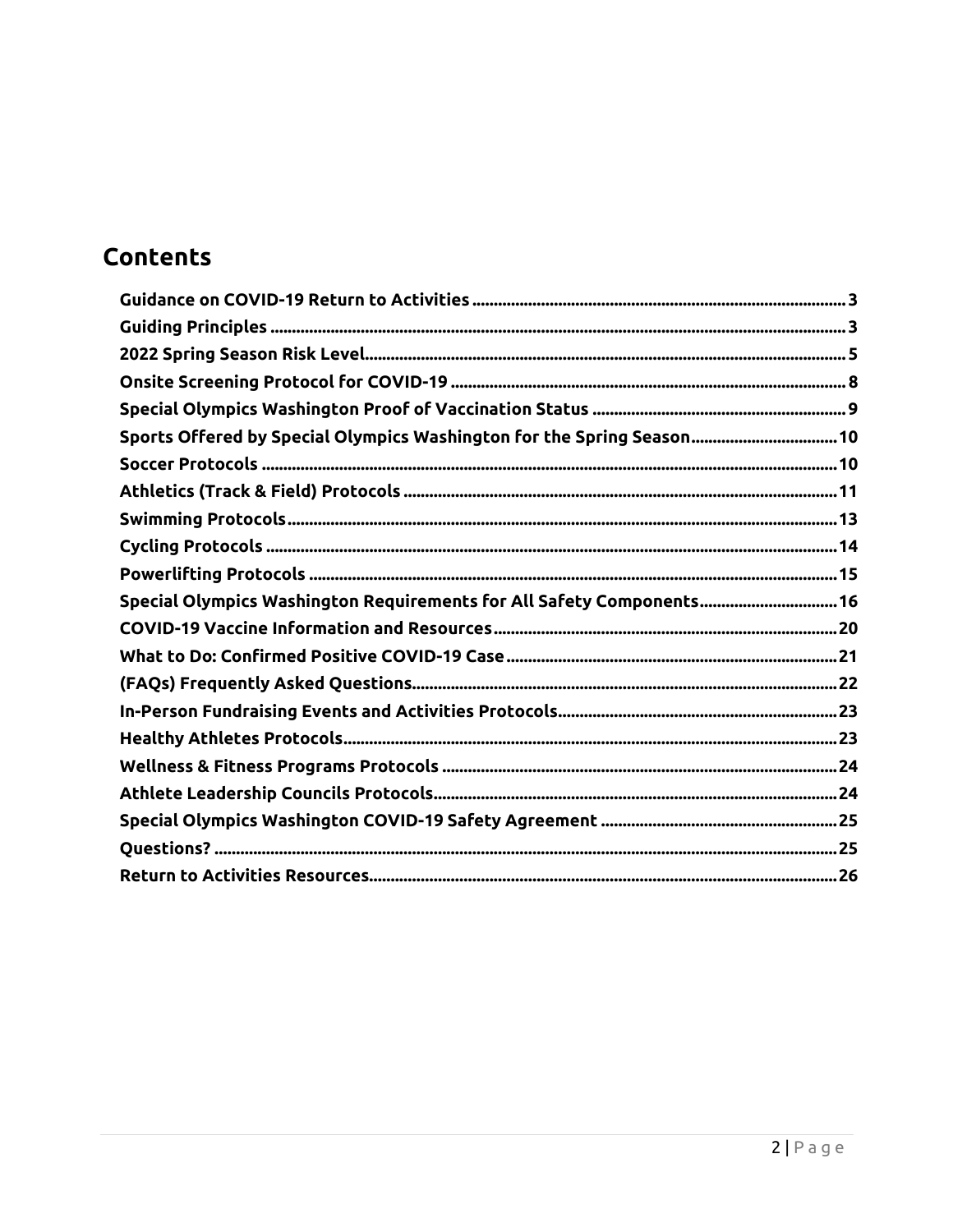# <span id="page-2-0"></span>**Guidance on COVID-19 Return toActivities**

Special Olympics has updated guidance on return to in-person activities to reflect the latest information on COVID-19. This guidance is based on the latest information from the World Health Organization (WHO), the US Centers for Disease Control and Prevention (CDC) and other health authorities and created in consultation with a team of global medical experts and with input from Special Olympics stakeholders.

**Stephen Opland, Director of Competitions and Operations, is Special Olympics Washington's designated COVID-19 response point-person. His role is to keep current with return to activity levels and all compliance requirements, coordinate response, monitor and communicate the latest COVID-19 developments and their impact on the organization. For questions or concerns, please email [rta@sowa.org.](mailto:rta@sowa.org.)** 

These documents are intended as minimum guidelines for Special Olympics Washington as the organization begins returning to activities. **This document is intended to supplement – not replace – any state, local, territorial/national or tribal health and safety laws, rules and regulations with which similar organizations must comply.**

Additionally, the information in this document is not intended or implied to be a substitute for professional medical advice, diagnosis, or treatment. Special Olympics makes no representation and assumes no responsibility for the accuracy or completeness of this information. Further, you should seek advice from medical professionals and/or public health officials if you have specific questions about symptoms and/or diagnoses related to COVID-19. Similarly, programs should immediately consult with legal and/or insurance counsel regarding any liability or coverage related questions.

Throughout this document "participants" are defined as all athletes, Unified partners, coaches, volunteers, family members, caregivers, staff or others in attendance of an activity. This guidance is intended for all in-person activities (e.g., sports practices, competition, coaches training, Young Athletes, Healthy Athletes, program-hosted Unified Champion Schools (UCS) activities, Athlete Leadership, volunteer meetings/trainings, etc.). School-hosted activities and fundraising events are considered separate from this framework and programs should follow regulations and COVID protocols from their school and local authorities, respectively for those events.

*This document and its contents are current as of 03/29/2022.*

## <span id="page-2-1"></span>**GuidingPrinciples**

- 1. The health and safety of all members of the Special Olympics movement is paramount.
- 2. Beyond a sports organization, Special Olympics is a movement for and by people with intellectual disabilities (ID), and its guidance must be inclusive and directed at the unique needs and abilities of people with ID.
- 3. Relevant WHO and country-specific (e.g., U.S. CDC) guidelines should serve as minimum standards. In addition, consideration should be given to local and community authorities in that if there are more conservative/restrictive guidelines, these should befollowed.
- 4. Guidance is based on current medical information available at the time of publication.
- 5. Guidance takes a risk level approach that is dependent on local transmission rates, vaccination rates as well as testing/monitoring/contact tracing/health systemcapacity.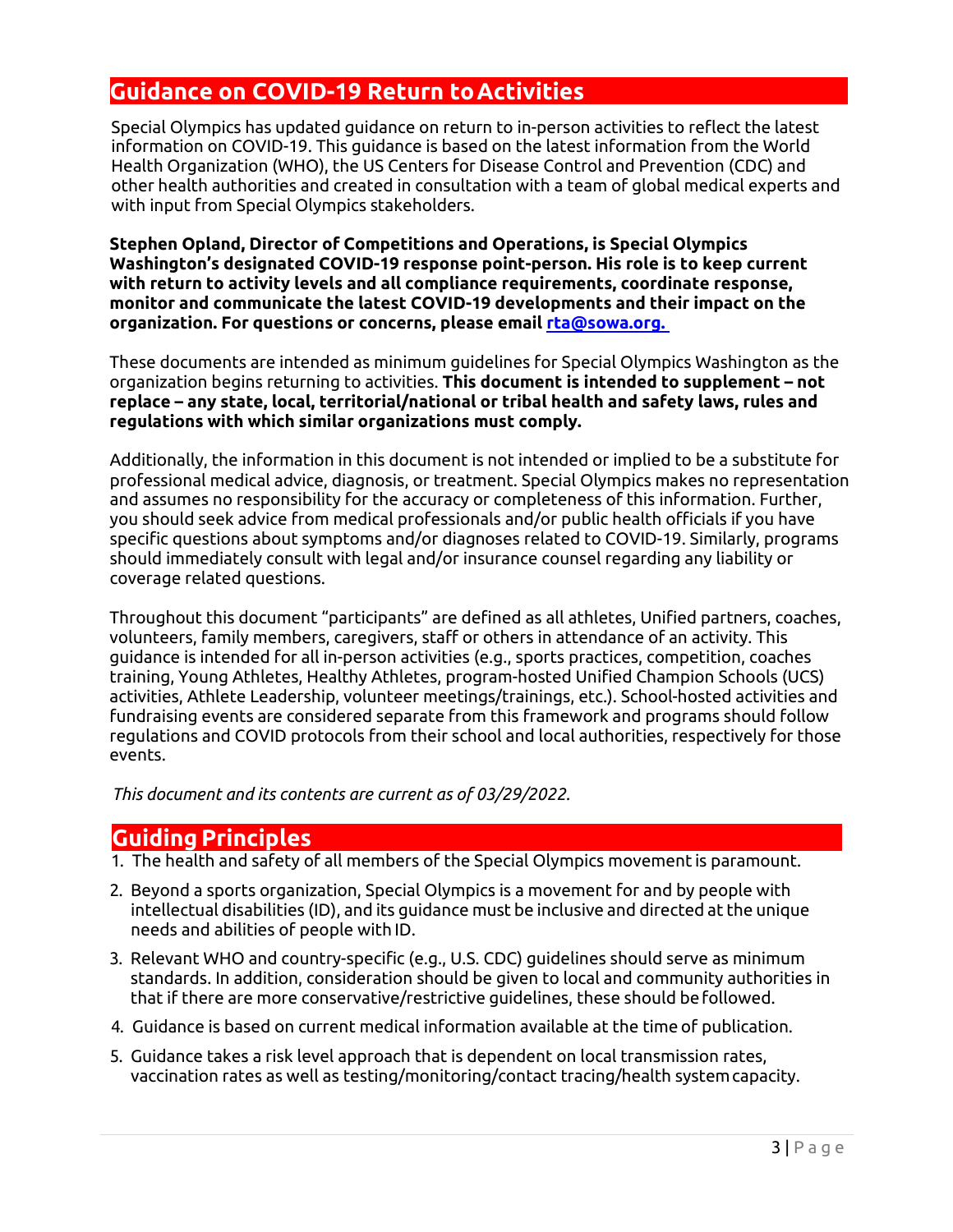# **Special Olympics Return to Activities Protocol**

#### **Revised February 2022**

If in-person activities are permitted in your local area, follow below guidance (color matrix) to determine protocols needed, in

addition to local regulations. Where your community transmission and vaccination rates intersect determines your risk category.\*\*



| <b>LOW RISK</b>                                                                       | <b>MODERATE RISK</b>                                                                   | <b>SIGNIFICANT RISK</b>                                                                                                         | <b>VERY HIGH RISK</b>                                                                                                                                |
|---------------------------------------------------------------------------------------|----------------------------------------------------------------------------------------|---------------------------------------------------------------------------------------------------------------------------------|------------------------------------------------------------------------------------------------------------------------------------------------------|
| Local regulations for event size<br>additional SO precautions<br>(see green guidance) | Local regulations for event size<br>additional SO precautions<br>(see yellow guidance) | Local Regulations (outdoor)<br>Size restrictions (100 or less indoor)<br>and additional SO precautions<br>(see orange guidance) | Virtual activities only for groups of<br>>10 participants.<br>Groups $\leq 10$ can gather with<br>additional SO precautions<br>(see orange guidance) |

#### **\*KEY DEFINITIONS:**

- Fully Vaccinated: Two (2) weeks after receiving all recommended doses, that a participant is eligible for, of a COVID-19 vaccine(s) that has been listed for emergency use by the World Health Organization (WHO).  $\bullet$
- Participants: Athletes, Unified partners, Coaches, Officials, Volunteers, HODs, SO Staff, others in attendance of an activity, and families/caregivers if they will not exclusively be in spectator only spaces.
- Community: Generally, the community is the county/district. If data is not available for the county/district, then use the smallest community (e.g., state) for which the data is available.  $\bullet$
- **Rolling 7-day average/100,000:** a 7-day moving average, takes the case rates per 100,000 people for the last 7 days, adds them up, and divides it by 7.

#### **\*\*Resources for Identifying 7-Day Rolling Average Case Rate:**

- Country Level Data Globally (this is per Million to divide by 10): https://tinyurl.com/944jd6xe  $\bullet$
- State Level Data in the US: https://[www.washingtonpost.com/graphics/2020/national/coronavirus](http://www.washingtonpost.com/graphics/2020/national/coronavirus-us-cases-deaths/)-us-cases-deaths/  $\bullet$
- County/District Level Data should also be available from your Local Health Authorities and/or Local Resources.  $\bullet$

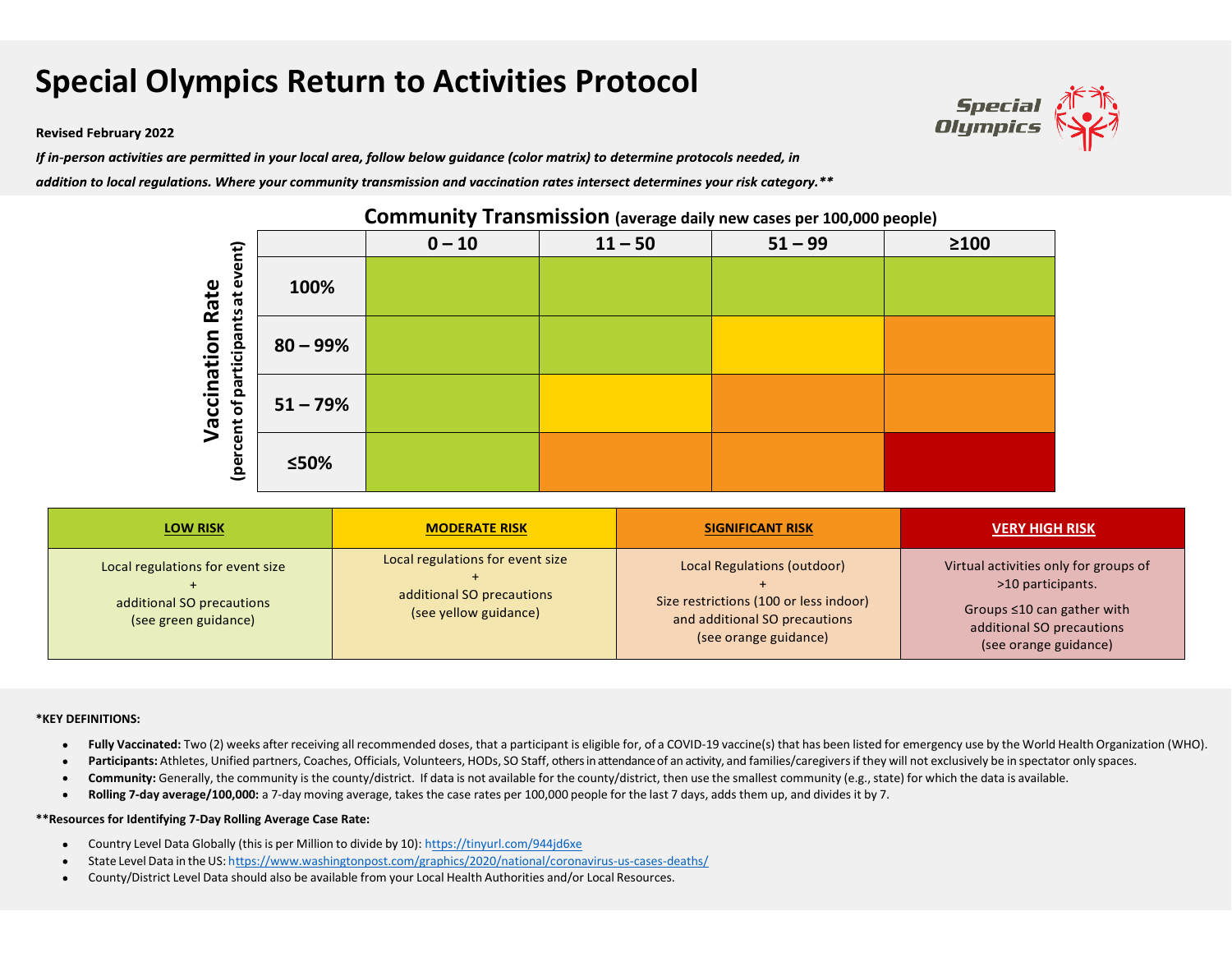# <span id="page-4-0"></span>**2022 Spring Season Risk Level**

In February 2022, Special Olympics International (SOI) revised their Return to Activities (RTA) protocols that are structured around a four-risk level approach *(Low, Moderate, Significant, Very High Risk)*. Level of risk is determined by the number of average daily new COVID cases per 100,000 or/and percent of fully vaccinated individuals. Click [here t](https://media.specialolympics.org/resources/covid-19/updated-return-to-activities-protocol-february-2022-full.pdf?_ga=2.133777358.1147809845.1648590712-1826207980.1638200292)o learn more about SOI's protocols.

For the 2022 Spring Season, Special Olympics Washington will be operating under the "Modified-Moderate Risk" protocols listed below.

| <b>Protocols</b>                                           | <b>Modified-Moderate Risk</b>                                                                                                                                                                                                                                                                                   |  |  |
|------------------------------------------------------------|-----------------------------------------------------------------------------------------------------------------------------------------------------------------------------------------------------------------------------------------------------------------------------------------------------------------|--|--|
| Event Size and<br>Venue Type<br>(indoors/outdoors)         | Refer to sports-specific protocols                                                                                                                                                                                                                                                                              |  |  |
| Type of<br>sport/activity                                  | <b>Competitive</b><br><b>Non-Competitive</b><br>Soccer<br><b>Bowling</b><br><b>Athletics</b><br>Volleyball<br>Swimming<br><b>Bocce</b><br>Powerlifting<br><b>Flag Football</b><br>Cycling<br>Gymnastics<br>School of Strength (Virtual)<br>Stagger start times to reduce crowding at the event.                 |  |  |
| Forms                                                      | Athletes, coaches, Unified partners, officials,<br>volunteers, and staff complete the COVID Code of<br>Conduct & Waiver form. These forms do not expire.                                                                                                                                                        |  |  |
| Onsite Screening                                           | Verbal confirmation of no symptoms for all<br>participants and spectators + onsite temperature<br>checks on arrival (each day, if multiple days).<br>Signage on preventive measures (handwashing,<br>distancing and masking) and education on<br>symptoms and reminder to stay home if sick or any<br>symptoms. |  |  |
| Positive COVID<br>test or previous<br><b>COVID</b> disease | No participation within 5 days of COVID positive<br>test. Additional 5 days of strict mask wearing.<br>Athletes and Unified partners must receive<br>medical clearance prior to participating in<br>sport.<br>Programs must educate on this requirement.                                                        |  |  |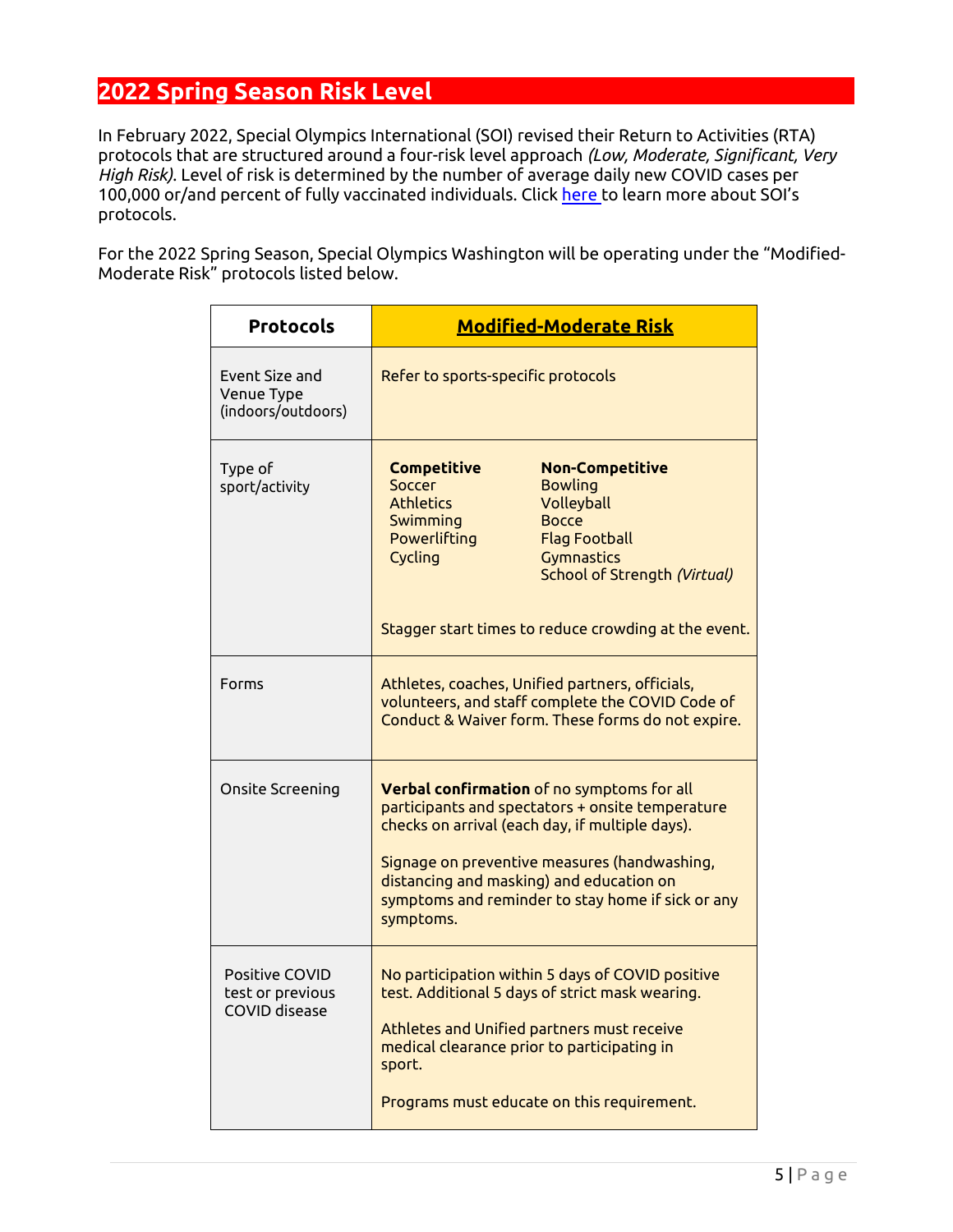| Masking<br>*Masking<br>requirements may<br>be more stringent<br>based on local<br>health officials and<br>facility guidance | Masks recommended for ALL participants.                                                                                                                                                                                                                                                                                                                                                             |
|-----------------------------------------------------------------------------------------------------------------------------|-----------------------------------------------------------------------------------------------------------------------------------------------------------------------------------------------------------------------------------------------------------------------------------------------------------------------------------------------------------------------------------------------------|
| Distancing                                                                                                                  | Distancing required at all times.                                                                                                                                                                                                                                                                                                                                                                   |
| Travel                                                                                                                      | Permitted, with precautions. Private transportation<br>encouraged as much as possible. Social distancing<br>on any shared transport organized by SO.<br>If traveling with members from outside of home,<br>masks recommended regardless of vaccine status.<br>Public transportation or rideshare service, all<br>individuals must abide by transportation company's<br>masking/safety requirements. |
| Sanitization                                                                                                                | Sanitization protocol for all communal shared areas<br>(e.g., bathrooms, meal areas) and frequently touched<br>surfaces + shared equipment between uses. Refer to<br>sport-specific protocols for equipment sanitization.                                                                                                                                                                           |
| Spectators<br>Sideline observers<br>(e.g., family/support<br>staff)                                                         | Limited. Must be separated from athletes and not<br>attend participant areas.                                                                                                                                                                                                                                                                                                                       |
| Meals                                                                                                                       | No self-serve buffet meals. Participants bring<br>own water bottles.<br>Stagger mealtimes and cohort groups as much as<br>possible.                                                                                                                                                                                                                                                                 |
| Non-Sport<br>Gatherings (during<br>Competitions)                                                                            | Follow size restrictions, venue options and risk<br>mitigation guidance per above.<br>Minimize large social gatherings (e.g., community<br>dances, athlete festivals) where possible.                                                                                                                                                                                                               |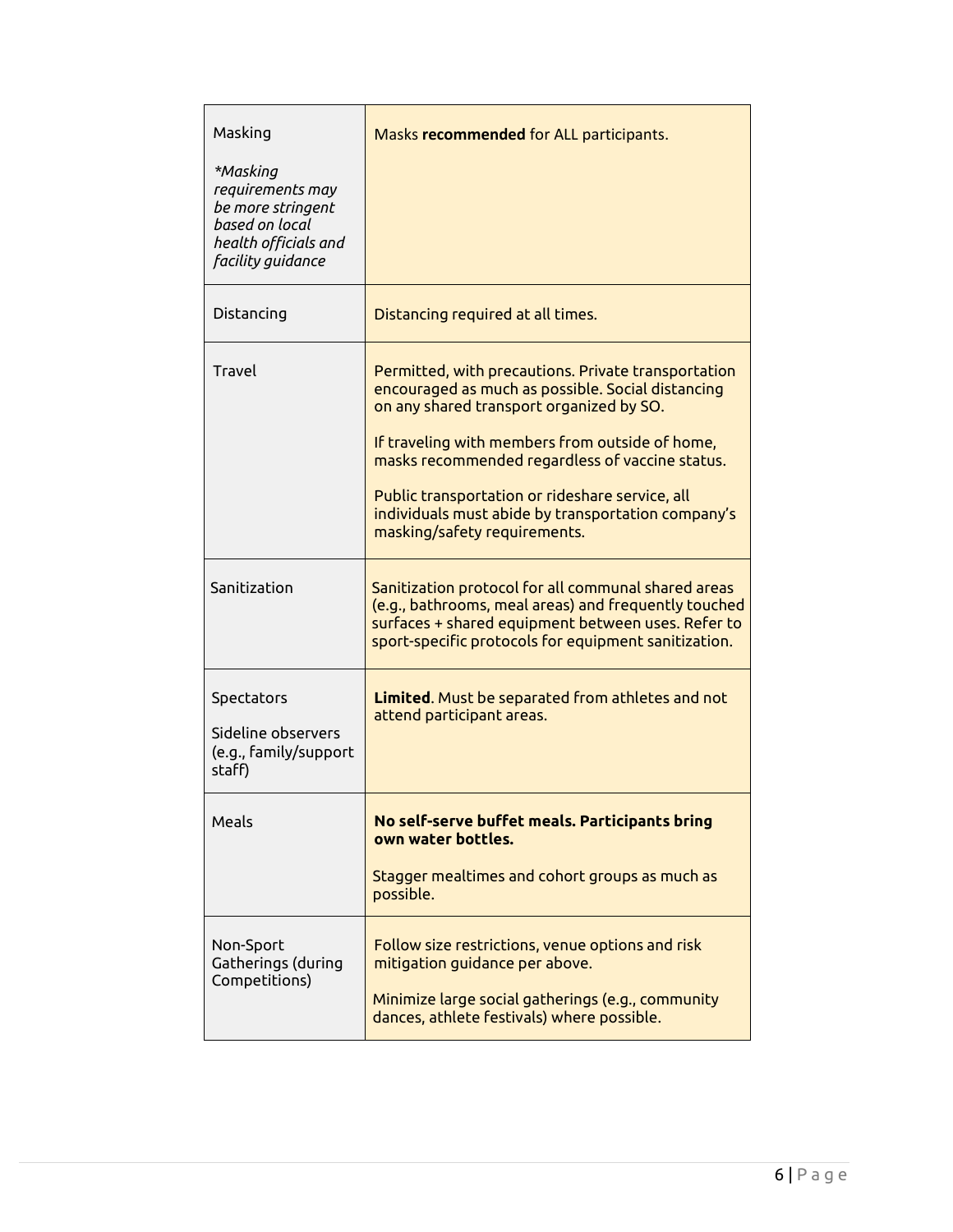| Ceremonies                        | Follow size restrictions, venue options and risk<br>mitigation guidance per above.<br>For award ceremonies, strongly recommend<br>outdoors.                                                                                                                                                               |
|-----------------------------------|-----------------------------------------------------------------------------------------------------------------------------------------------------------------------------------------------------------------------------------------------------------------------------------------------------------|
| Young Athletes (YA)               | Recommended children wear masks during YA<br>activities. All coaches and volunteers encouraged to<br>also wear masks.<br>Distancing and outdoor activities are highly<br>encouraged.<br>Additional guidance for implementing YA activities<br>in the Return to Activities protocol for young<br>children. |
| School-based<br><b>Activities</b> | School-based activities led by schools are<br>considered separate from this framework and<br>should comply with guidance from schools/districts.                                                                                                                                                          |
| <b>Fundraising Events</b>         | Fundraising events are considered separate from<br>this framework and should comply with the<br>guidelines and policies outlined in the Special<br>Olympics Washington RTA Fundraising Plan.                                                                                                              |
| <b>Healthy Athletes</b><br>(HA)   | Follow size restrictions, venue options and risk<br>mitigation guidance per above.<br>See additional HA guidance on page 24 for discipline-<br>specific precautions.                                                                                                                                      |
| Wellness & Fitness<br>Programs    | Follow size restrictions, venue options and risk<br>mitigation guidance per above.<br>See additional Fitness & Wellness program<br>precautions on page 24 for additional guidance.                                                                                                                        |
| Athlete Leadership                | Follow size restrictions, venue options and risk<br>mitigation guidance per above.<br>See additional Athlete Leadership precautions on<br>page 25 for additional guidance.                                                                                                                                |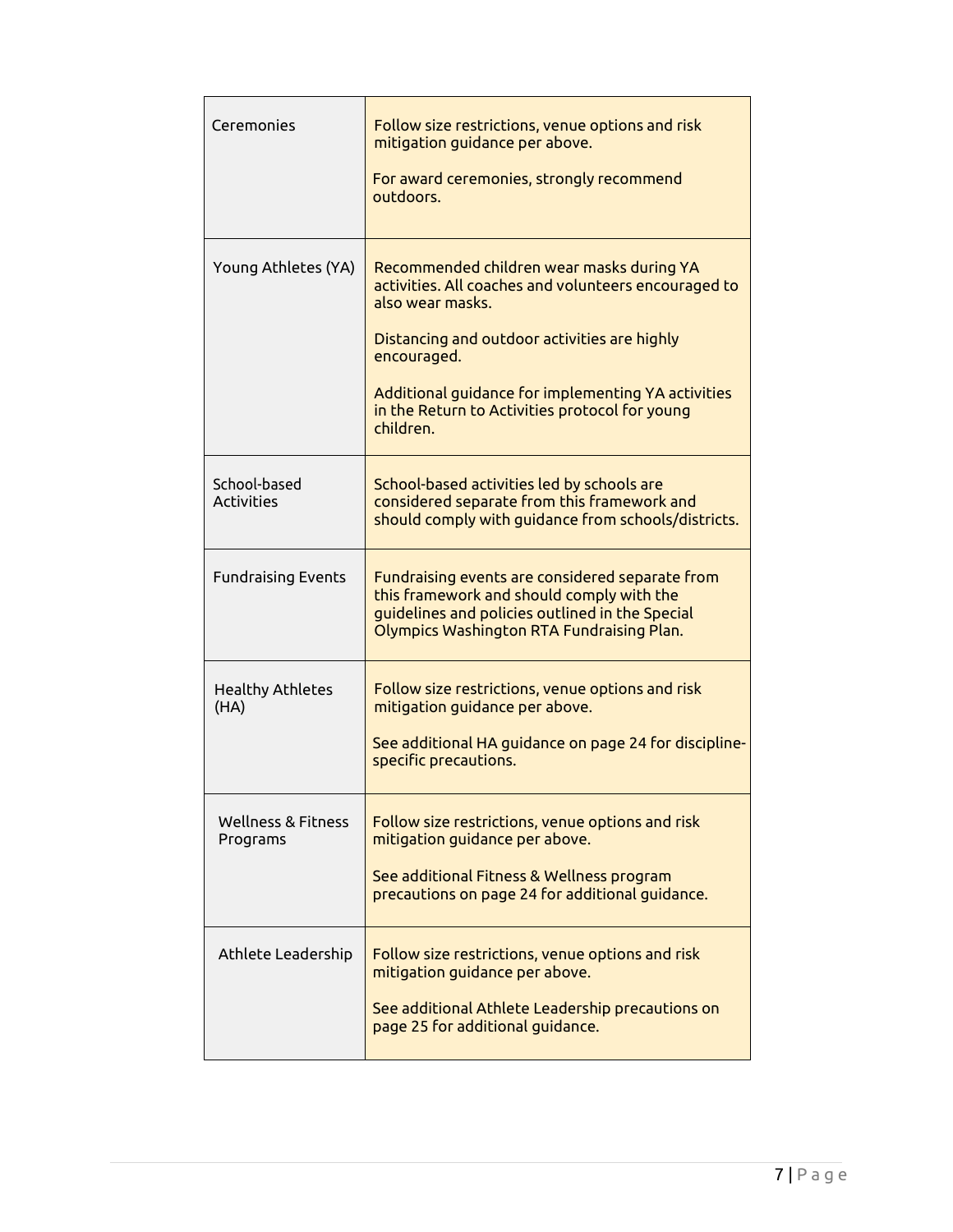# <span id="page-7-0"></span>**Onsite Screening Protocol forCOVID-19**

Regular education must be provided to all athletes, staff, volunteers, coaches, families and caregivers reminding them stay home if they have a fever or any signs and symptoms (cough, shortness of breath, fatigue, muscle or body aches, headache, new loss of taste or smell, sore throat, congestion or runny nose, nausea or vomiting, diarrhea). Individuals must not participate in any activities if they are sick, for their own health and to reduce transmission of any infections to others. Instruct anyone who is ill to contact their own health provider for further evaluation.

How to Conduct On-site Screenin[g video.](https://www.youtube.com/watch?v=snIfhH6uLK0)

#### For **modified-moderate risk** level events, program:

- 1. Must set-up a space for screening that maintains physical distance (6ft/2m) during screening.
- 2. Must ask the following questions verbally for Yellow/Modified-Moderate risk level and in written form for Orange/Significant risk level (so you have documentation):
	- a. In the last 14 days, have you had contact with someone who has been sick with COVID-19?
		- i. If yes, they should self-quarantine per local regulations.
	- b. Have you had a fever in the last week (temperature of 100.4°F/37.8°C orhigher)?
	- c. Do you have a cough and/or difficultybreathing?
	- d. Do you have any other signs or symptoms of COVID-19 (fatigue, muscle or body aches, headache, new loss of taste or smell, sore throat, congestion or runny nose, nausea or vomiting,diarrhea)?
- 3. Conduct onsite measurement of temperature using thermometer (preferred non- touch thermal scanning thermometer if possible).
	- a. Fever equals temperature of 100.4°F/37.8°C or higher.
	- b. If high, may re-test after 5 minutes to ensure temperature isaccurate.
- 4. Must record all names, results and contact information and keep in case needed for contact tracing or reporting (*Template available in supplemental materials*).
- 5. If yes to any questions regarding symptoms and/or elevated temperature, participants MUST be isolated from the group (at minimum, kept 2m/6ft apart from others and with mask on), be sent home, and instructed to contact their healthcare provider forevaluation.
	- a. Participants who are found to have COVID-19 symptoms must wait 5 days after symptoms resolve to return to activity OR must provide written proof of physician clearance to Special Olympics to return earlier.
	- b. Participants who test positive for/have COVID-19 must provide written medical clearance before returning to sport and fitness activities.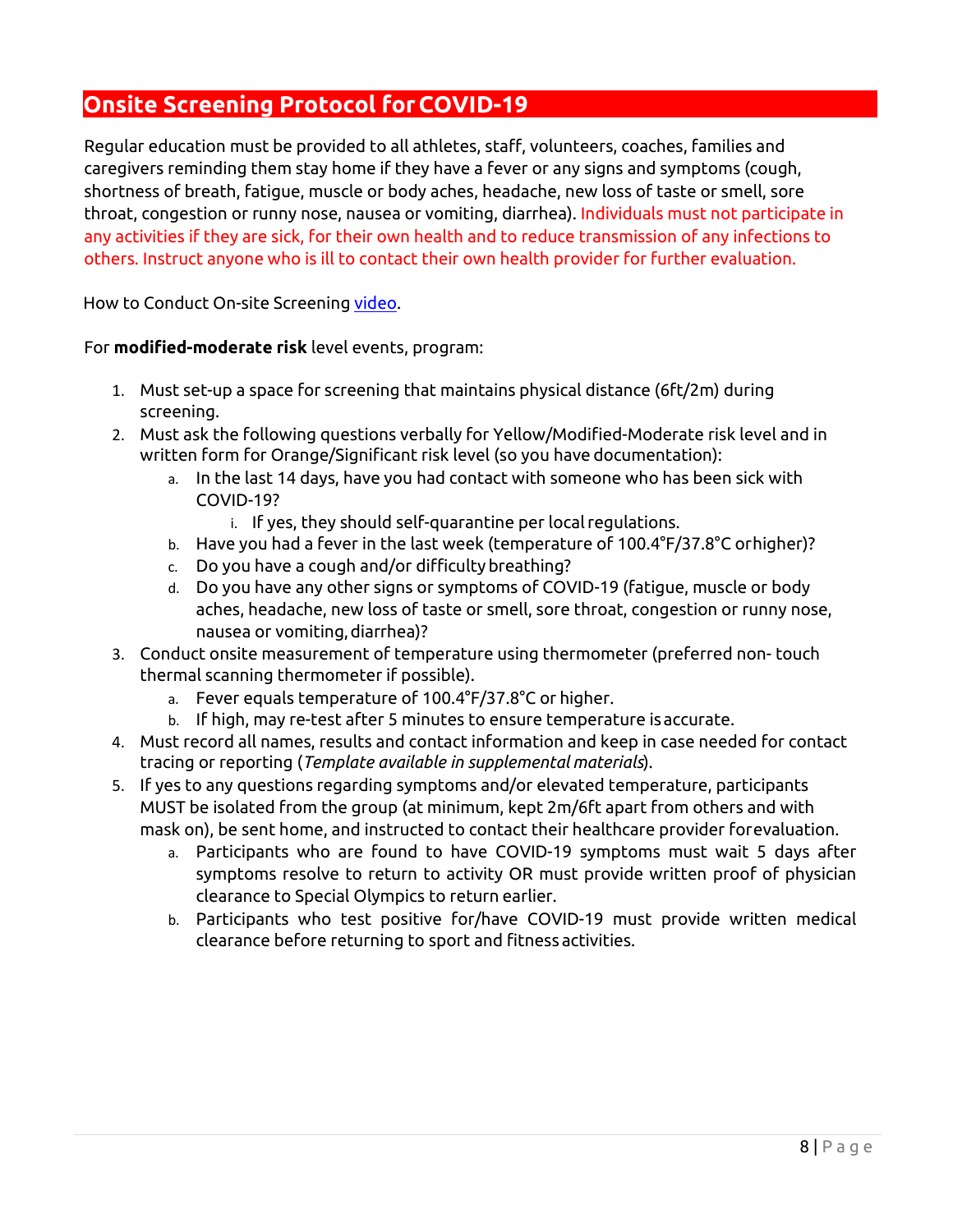# <span id="page-8-0"></span>**Special Olympics Washington Proof of Vaccination Status**

#### *Updated as of November 29, 2021*

Based on current and impending mandates that some Washington counties are enforcing which require proof of vaccination or negative COVID test to enter a facility or attend an in-person indoor event, Special Olympics Washington will be acting under the following protocols to ensure we are abiding by COVID mandates put forth by the CDC, the Washington State Department of Health, and local health authorities.

Any Special Olympics Washington program or event residing within a county or using a facility that requires proof of vaccination or negative COVID test must abide by the county or facility's mandate to ensure the health and safety of all participants.

While Special Olympics Washington does not require proof of vaccination or negative COVID test for participants or spectators to attend in-person activities, we recognize the value and importance of these new mandates and will follow any COVID-related requirements and protocols put forth by each counties' health authorities.

Special Olympics Washington will do everything we can to provide support and resources so that our athletes, coaches and volunteers may continue in-person activities in the safest way possible.

Special Olympics Washington will continue to monitor the status of COVID-related mandates and protocols on the state and county levels. Should an existing program's county require proof of vaccination or negative COVID test, we will work closely with each program to ensure all protocols are followed and provide necessary recourses.

We appreciate everyone's hard work and understanding as we strive to provide the best quality sports and events in the safest manner during these unprecedented times.

For questions, please contact your region manager, or email: [rta@sowa.org](mailto:rta@sowa.org)

#### Resources

Local Health Jurisdiction Information <https://www.doh.wa.gov/AboutUs/PublicHealthSystem/LocalHealthJurisdictions>

Washington State Mandates <https://www.governor.wa.gov/VaccineMandateFAQ>

Washington State Test Sites <https://www.doh.wa.gov/Emergencies/COVID19/TestingforCOVID19/TestingLocations>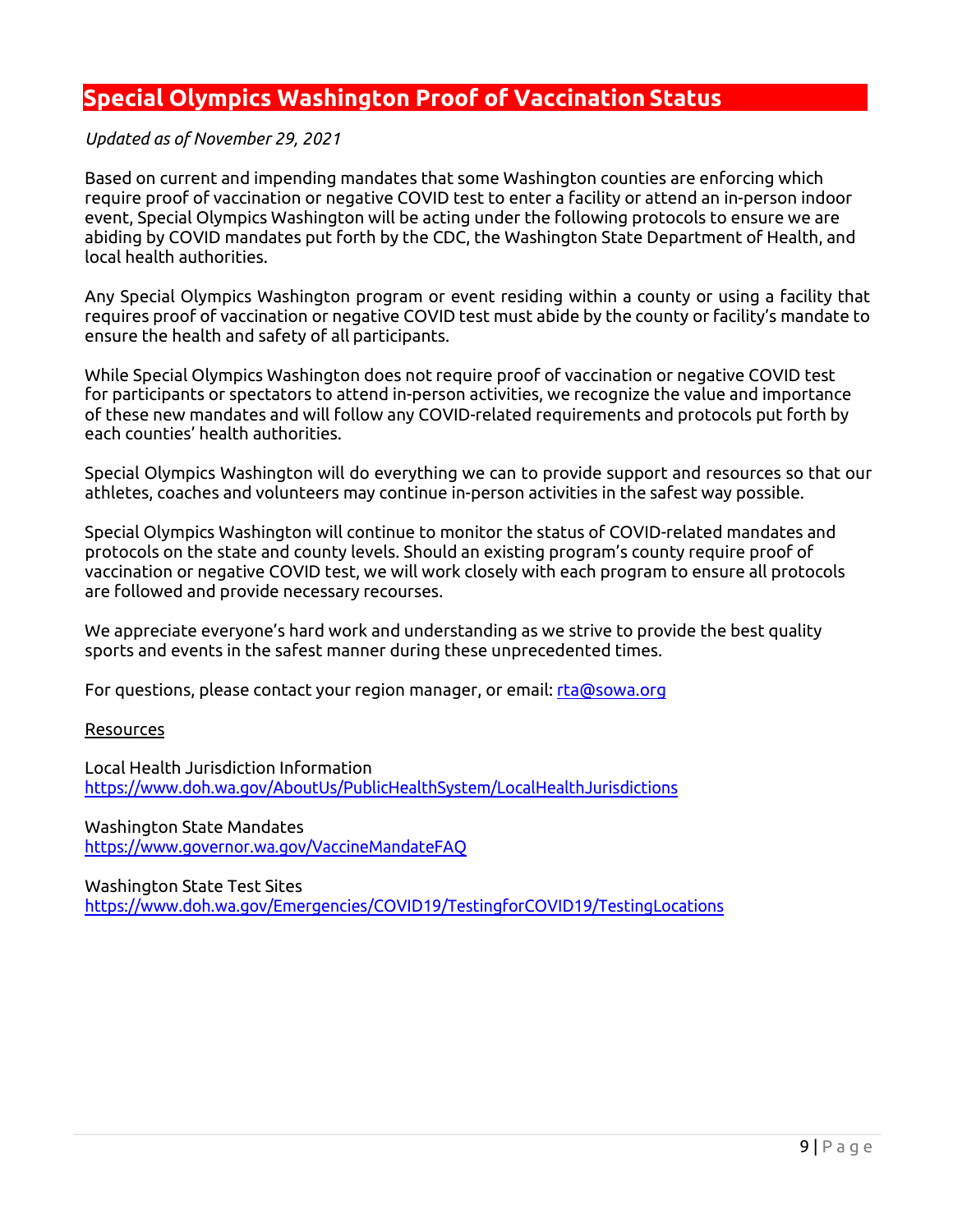# <span id="page-9-0"></span>**Sports Offered by Special Olympics Washington for the Spring Season**

After reviewing the **[Sports Risk Assessment](https://specialolympicswashington.org/wp-content/uploads/Return-To-Activities-Resources-for-Sport-Risk-2021.pdf)** from SOI, Special Olympics Washington will be providing the below sports this Spring season to ensure the safety of our athletes and volunteers while reengaging with each other in-person.

**Athletes** and **Unified partners** may participate in (1) one in-person sport along with a health component and virtual event for the Spring season.

**Coaches** and **volunteers** can work with multiple teams if following the sports specific protocols and being listed on each team's approved roster.

> Soccer Bowling Athletics Volleyball Swimming Bocce Powerlifting Flag Football Cycling Gymnastics

**Competitive Non-Competitive** School of Strength *(Virtual)*

\*Health and wellness programs (such as Fit 5) can be facilitated at your sports practices. You can indicate interest in both your Pre and Final registration.

## <span id="page-9-1"></span>**Soccer Protocols**

In-person soccer can return to training in Washington State following the requirements outlined in the Return to Activities plan, as well as the specific sport requirements below. Any program not following the Special Olympics Washington or sport-specific guidelines will be asked to stop trainings immediately.

#### **Requirements**

- 1) Facemasks are **recommended** to be worn by all participants except while actively training or competing.
- 2) Verbal confirmation of no symptoms for all participants and spectators, as well as onsite temperature checks required.
- 3) All participants must use hand sanitizer, or thoroughly wash their hands prior to, andafter play.
- 4) Coaches are required to keep an updated roster and track attendance for each practice should a COVID case arise.
- 5) Volunteers/coaches who are assisting the team must be properly credentialed, listed on the team's approved roster and clearly identified with a name tag or some form of clothing.
- 6) To ensure a team does not need to forfeit due to positive COVID cases, Special Olympics Washington will be allowing team roster sizes up to (12) twelve players with (3) three coaches/chaperones for 5-a-side soccer.
- 7) Teams must have a sufficient athlete to coach ratio to ensure all COVID protocols and safety measures are met.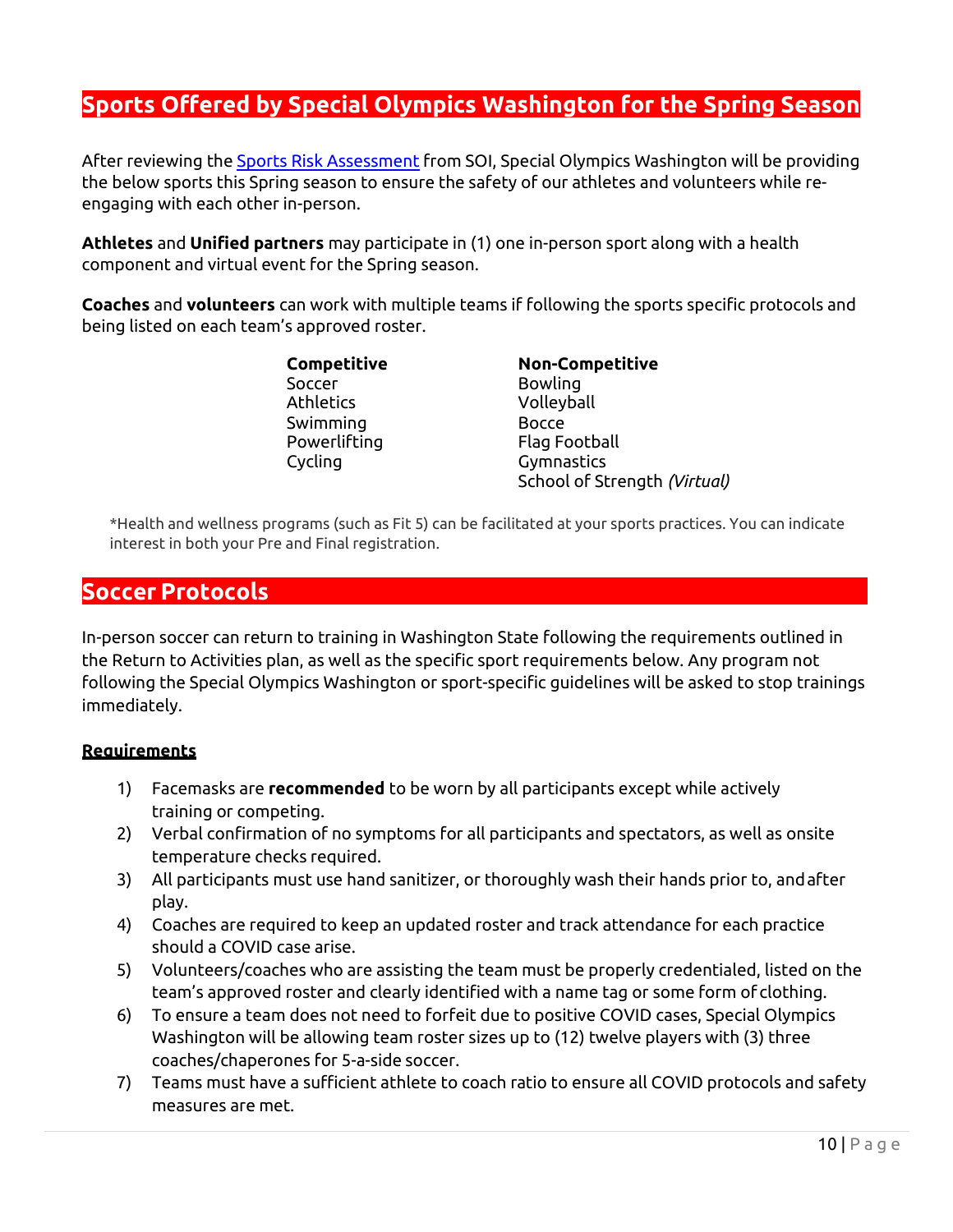#### **Social Distancing**

- 1) No more than (30) thirty personnel *(24 x participants + 6 coaches/chaperones)* on a Special Olympics 5-a-side soccer field at a time for practice.
- 2) No more than (35) thirty-five personnel *(24 x participants + 6 coaches/chaperones + 5 volunteers)* on a Special Olympics 5-a-side soccer field at a time for competitionplay.
- 3) Spectators/family members must remain in a designated spectator area (6) six feet from sideline opposite the side of the team benches.

#### **Equipment**

- 1) Soccer balls must be cleaned with a disinfectant cleaner or wipe before and after use at practices, before each game for competition play, and in-between each athlete for individual skills competition.
- 2) Team benches/seats must be cleaned with a disinfectant cleaner or wipe before practice. Before each game for competition play.
- 3) All stop watches, clipboard, pens, cones, measuring tapes, etc. must be cleaned with a disinfectant cleaner or wipe before practice and competition play.
- 4) All participants must have and use their own water bottle.

#### **Additional Protocols**

- 1) Opening Ceremonies Follow size restrictions, venue options and risk mitigation guidance per above.
- 2) Awards Follow size restrictions, venue options and risk mitigation guidance per above.
- 3) Meals No self-serve buffet meals. Food must be served individually.
- 4) Souvenirs will be available at specific locations during competition. To ensure proper social distancing, teams and individuals may be asked to purchase souvenirs at a certain time and location.

# <span id="page-10-0"></span>**Athletics (Track & Field) Protocols**

In-person Athletics can return to training in Washington State following the requirements outlined in the Return to Activities plan, as well as the specific sport requirements below. Any program not following the Special Olympics Washington or sport-specific guidelines will be asked to stop trainings immediately.

#### **Requirements**

- 1) Facemasks are **recommended** to be worn by all participants except while actively training or competing.
- 2) Verbal confirmation of no symptoms for all participants and spectators, as well as onsite temperature checks required.
- 3) All participants must use hand sanitizer, or thoroughly wash their hands prior to, andafter participation.
- 4) Coaches are required to keep an updated roster and track attendance for eachpractice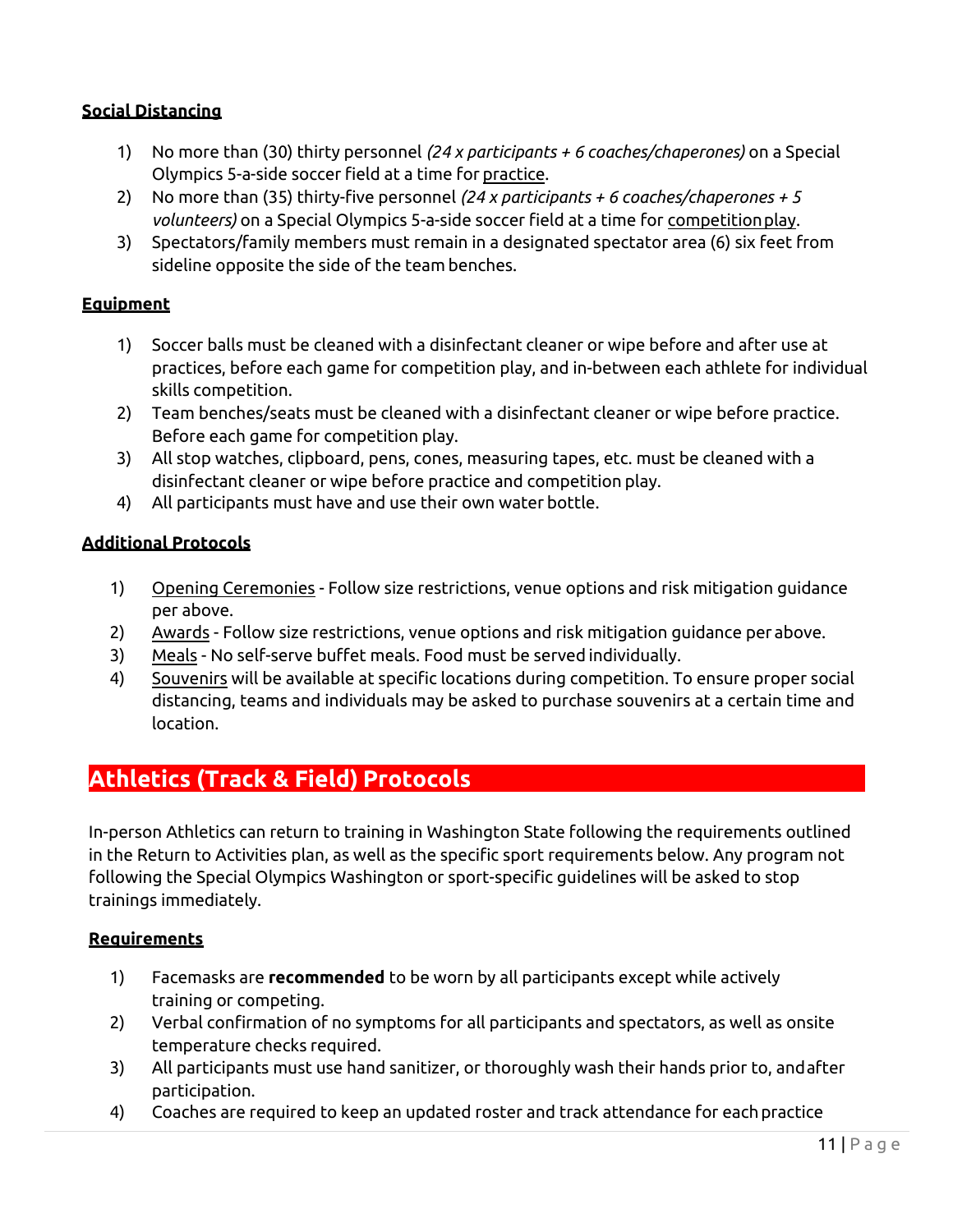should a COVID case arise.

5) Volunteers/coaches who are assisting the team must be properly credentialed, listed on the team's approved roster and clearly identified with a name tag or some form of clothing while participating with the team.

#### **Social Distancing**

- 1) Participants must maintain a (6) six-foot distance when not actively training or competing.
- 2) When able, use every other lane to help ensure social distancing during training and competition.
- 3) Teams can and should utilize both sides of the track to help with social distancing requirements. Teams can separate the sides of the track based on ability and/or specific events.
- 4) Spectators must remain in designated spectator area at all times and cannot intermingle with participants. Spectator area must be (6) six feet away from the training/competition site.

#### **Equipment**

- 1) No sharing of equipment that encounters the body.
- 2) If sharing of equipment is required, all equipment must be thoroughly cleaned with disinfectant spray or wiped down between uses.

- 1) Opening Ceremonies Follow size restrictions, venue options and risk mitigation guidance per above.
- 2) Awards Will take place after each heat. Staging area must allow for proper distancing while athletes wait to be awarded. If the staging area is not able to allow for proper distancing, Special Olympics Washington will work directly with programs to facilitate an awards ceremony for each individual program after the competition.
- 3) Meals No self-serve buffet meals. Food must be served individually.
- 4) Souvenirs will be available at specific locations during competition. To ensure proper social distancing, teams and individuals may be asked to purchase souvenirs at a certain time and location.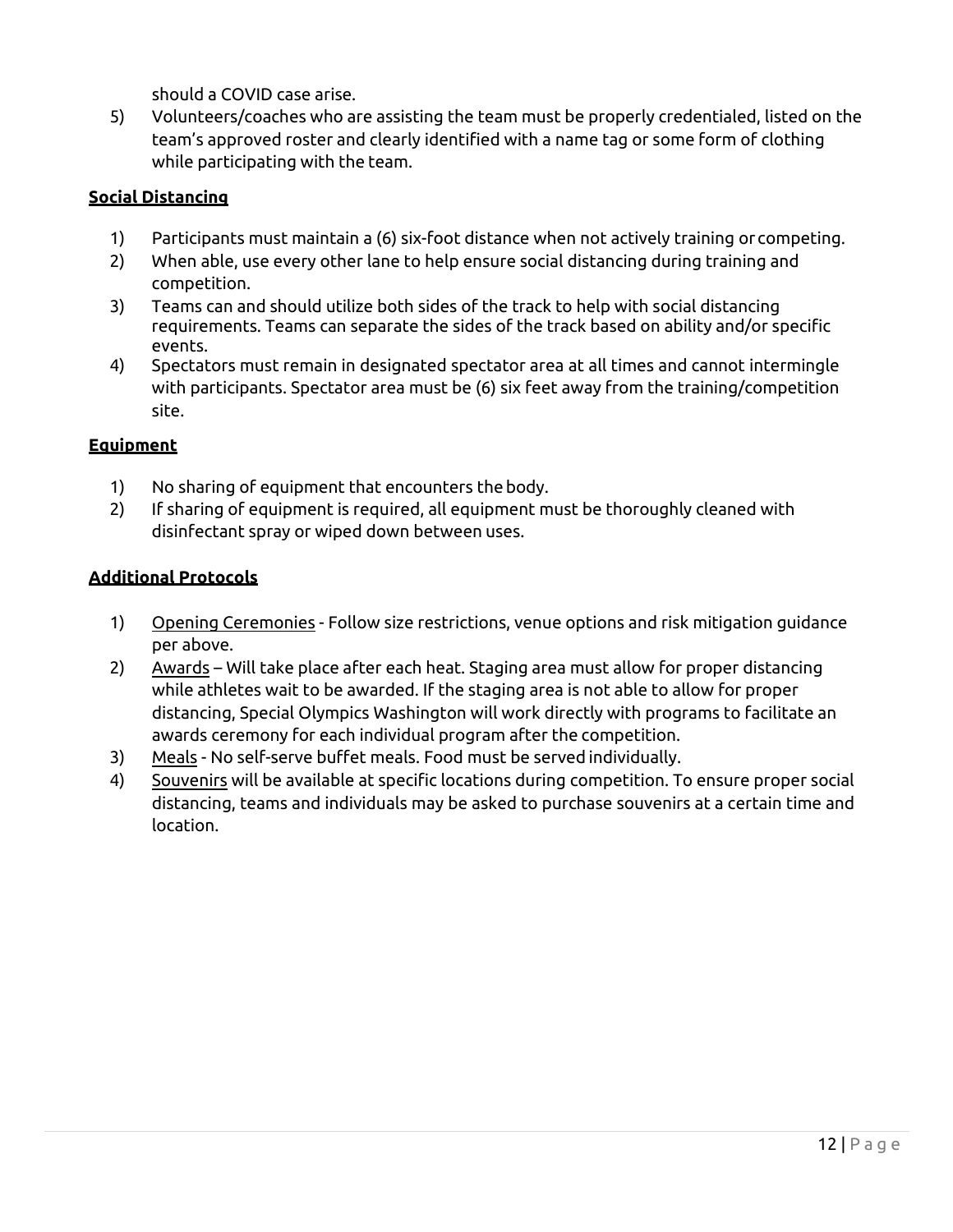# <span id="page-12-0"></span>**Swimming Protocols**

In-person Swimming can return to training in Washington State following the requirements outlined in the Return to Activities plan, as well as the specific sport requirements below. Any program not following the Special Olympics Washington or sport-specific guidelines will be asked to stop trainings immediately.

#### **Requirements**

- 1) Facemasks are **recommended** to be worn by all participants except while actively training or competing. Verbal confirmation of no symptoms for all participants and spectators, as well as onsite temperature checks required.
- 2) All participants must use hand sanitizer, or thoroughly wash their hands prior to, andafter participation.
- 3) Coaches are required to keep an updated roster and track attendance for each practice should a COVID case arise.
- 4) Volunteers/coaches who are assisting the team must be properly credentialed, listed on the team's approved roster and clearly identified with a name tag or some form of clothing while participating with the team.
- 5) When possible, locker rooms should only be used for restroom purposes. All participants should dress at home for the training session/event.

#### **Social Distancing**

- 1) Participants must maintain a (6) six-foot distance while on the pool deck and in commons areas.
- 2) Spectators are not allowed on the pool deck and must remain in designated spectator area at least (6) six feet away from the training/competition site.

#### **Equipment**

- 1) No sharing of equipment that encounters the body (goggles, head cap, pool noodle,etc.)
- 2) If sharing of equipment is required, all equipment must be thoroughly cleaned with disinfectant spray or wiped down between uses.

- 1) Opening Ceremonies Follow size restrictions, venue options and risk mitigation guidance per above.
- 2) Awards Will take place after each heat. Staging area must allow for proper distancing while athletes wait to be awarded. If the staging area is not able to allow for proper distancing, Special Olympics Washington will work directly with programs to facilitate an awards ceremony for each individual program after the competition.
- 3) Meals No self-serve buffet meals. Food must be served individually.
- 4) Souvenirs will be available at specific locations during competition. To ensure proper social distancing, teams and individuals may be asked to purchase souvenirs at a certain time and location.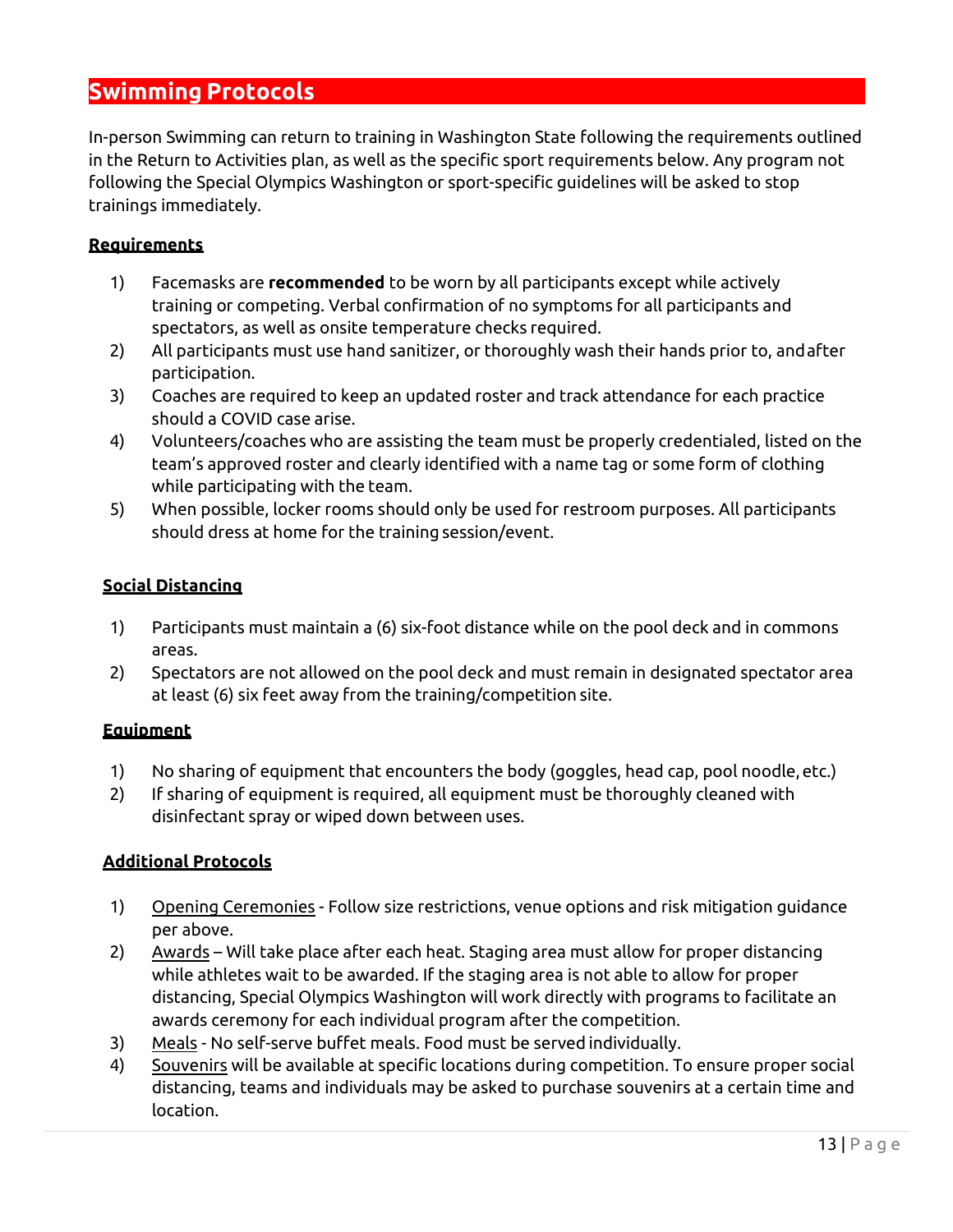# <span id="page-13-0"></span>**Cycling Protocols**

In-person cycling can return to training in Washington State following the requirements outlined in the Return to Activities plan, as well as the specific sport requirements below. Any program not following the Special Olympics Washington or sport-specific guidelines will be asked to stop trainings immediately.

#### **Requirements**

- 1) Facemasks are **recommended** to be worn by all participants except while actively training or competing.
- 2) Verbal confirmation of no symptoms for all participants and spectators, as well as onsite temperature checks required.
- 3) All participants must use hand sanitizer, or thoroughly wash their hands prior to, andafter participation.
- 4) Coaches are required to keep an updated roster and track attendance for each practice should a COVID case arise.
- 5) Volunteers/coaches who are assisting the team must be properly credentialed, listed on the team's approved roster and clearly identified with a name tag or some form of clothing while participating with the team.

#### **Social Distancing**

- 1) Participants must maintain a (6) six-foot distance at all times.
- 2) Spectators must remain in designated spectator area at all times and cannot intermingle with participants. Spectator area must be (6) six feet away from participants.

#### **Equipment**

- 1) No sharing of equipment that encounters thebody.
- 2) If sharing of equipment is required, all equipment must be thoroughly cleaned with disinfectant spray or wiped down between uses.
- 3) Athletes must bring and use their own water bottle.

- 1) Opening Ceremonies Follow size restrictions, venue options and risk mitigation guidance per above.
- 2) Awards Staging area must allow for proper distancing while athletes wait to be awarded. If the staging area is not able to allow for proper distancing, Special Olympics Washington will work directly with programs to facilitate an awards ceremony for each individual program after the competition.
- 3) Meals No self-serve buffet meals. Food must be served individually.
- 4) Souvenirs will be available at specific locations during competition. To ensure proper social distancing, teams and individuals may be asked to purchase souvenirs at a certain time and location.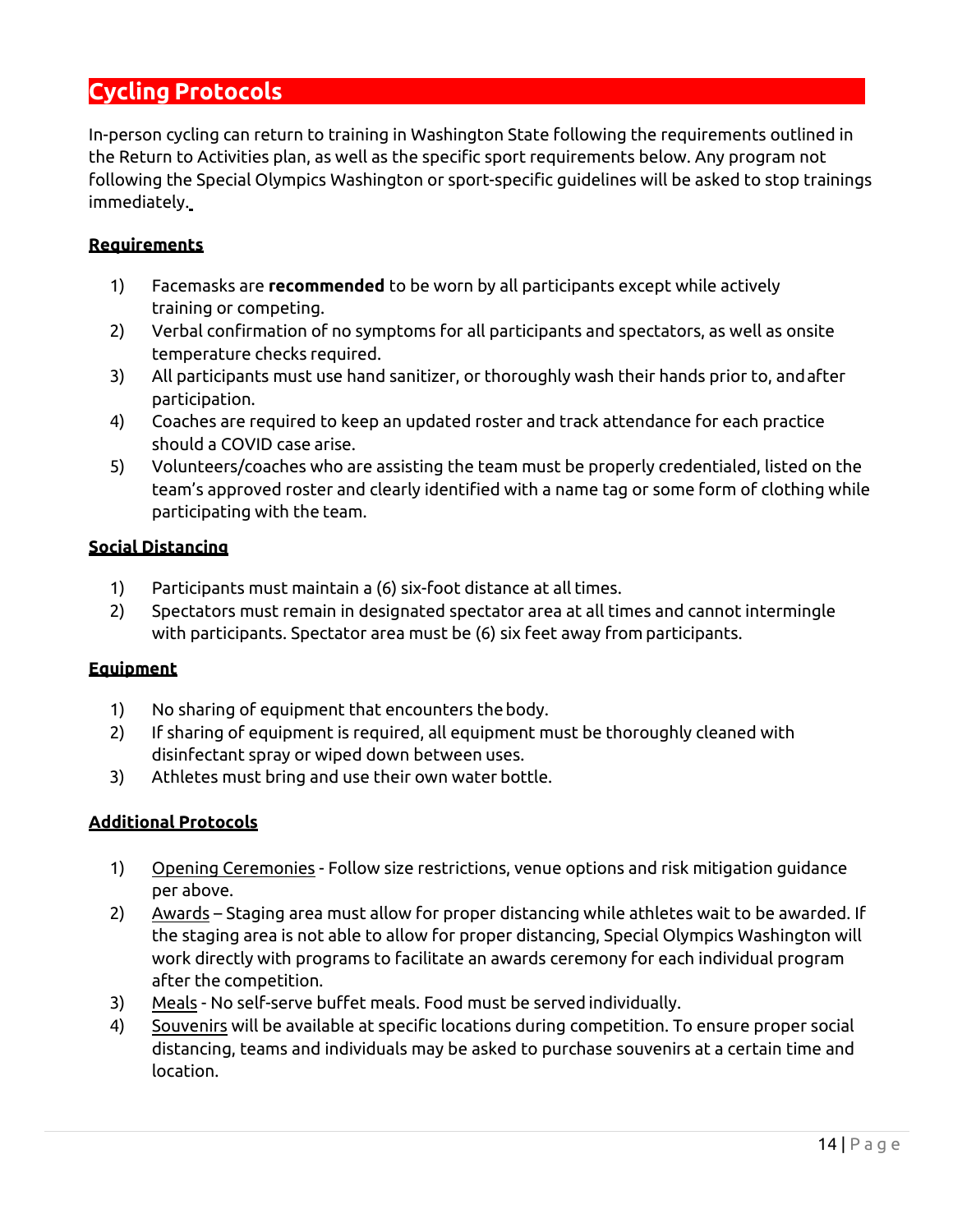# <span id="page-14-0"></span>**Powerlifting Protocols**

In-person powerlifting can return to training in Washington State following the requirements outlined in the Return to Activities plan, as well as the specific sport requirements below. Any program not following the Special Olympics Washington or sport-specific guidelines will be asked to stop trainings immediately.

#### **Requirements**

- 1) Facemasks are **recommended** to be worn by all participants except while actively training or competing.
- 2) Verbal confirmation of no symptoms for all participants and spectators, as well as onsite temperature checks required.
- 3) All participants must use hand sanitizer, or thoroughly wash their hands prior to, andafter participation.
- 4) Coaches are required to keep an updated roster and track attendance for each practice should a COVID case arise.
- 5) Volunteers/coaches who are assisting the team must be properly credentialed, listed on the team's approved roster and clearly identified with a name tag or some form of clothing while participating with the team.

#### **Social Distancing**

- 1) Participants must maintain a (6) six-foot distance at all times.
- 2) Spectators must remain in designated spectator area at all times and cannot intermingle with participants. Spectator area must be (6) six feet away from participants.

#### **Equipment**

- 1) No sharing of equipment that encounters the body.
- 2) If sharing of equipment is required, all equipment must be thoroughly cleaned with disinfectant spray or wiped down between uses.
- 3) Lifting bar and bench must be wiped down in-between each lifter.
- 4) Each athlete must bring and use their own chalk.

- 1) Opening Ceremonies Follow size restrictions, venue options and risk mitigation guidance per above.
- 2) Awards Staging area must allow for proper distancing while athletes wait to be awarded. If the staging area is not able to allow for proper distancing, Special Olympics Washington will work directly with programs to facilitate an awards ceremony for each individual program after the competition.
- 3) Meals No self-serve buffet meals. Food must be served individually.
- 4) Souvenirs will be available at specific locations during competition. To ensure proper social distancing, teams and individuals may be asked to purchase souvenirs at a certain time and location.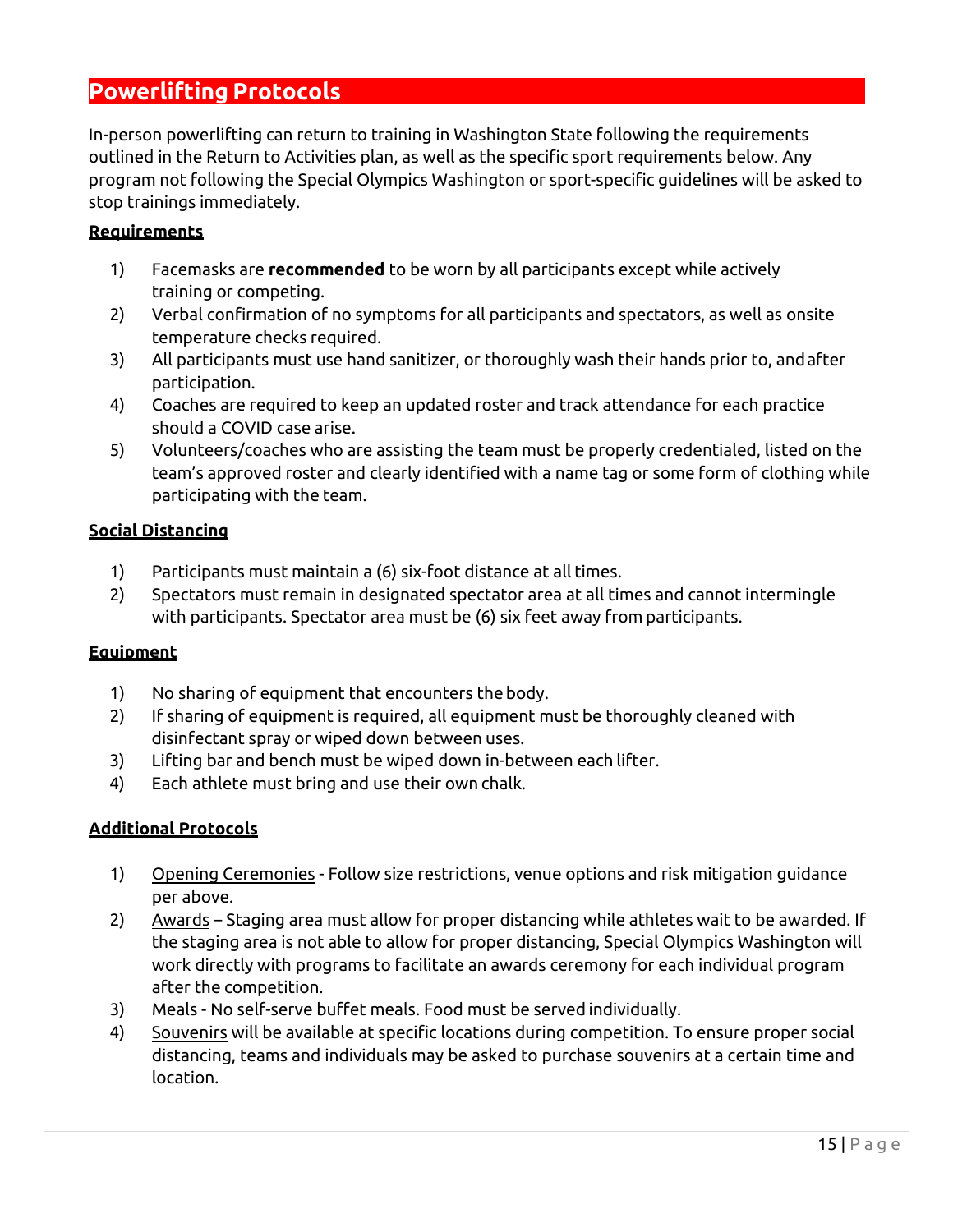# <span id="page-15-0"></span>**Special Olympics Washington Requirements for All Safety Components**

#### **Personal Protection Equipment (PPE)**

- Special Olympics Washington will provide all registered teams with PPE kits. The kits will include:
	- **Touchless Thermometer**
	- **Paper Masks**
	- Anti-Fog Shields
	- **-** Individual Pen Hand Sanitizer
	- **Hand Sanitizer Wipes**
	- Disposable Gloves
	- First Aid Kit<br>■ Electric Whis
	- Electric Whistle (depending on sport)
	- **RTA Venue Signage [\(Downloadable\)](https://specialolympicswashington.org/wp-content/uploads/RTA-Signage.pdf)**
	- Tape
	- **RTA Forms [\(Downloadable\)](https://specialolympicswashington.org/return-to-activities/)**
	- Box of Pens
	- Name Tags
- Athletes/Unified Partners/Coaches/and all Class A volunteers must complete both the COVID Waiver and Code of Conduct Risk Assessment Forms to participate in in-person practices/events. These forms only need to besubmitted once and do not expire.
- All participants are encouraged to bring their own mask, water bottle and personal towel.
- All athletes/partners/coaches/volunteers/ will have their temperature checked when they arrive at the practice/event session. Those with a fever (100.4 or higher) will be sent home. They also will be asked a series of health-related question when they enter facility/venue.
- Hand sanitizer will be made available, and all will be encouraged to use frequently.
- If required, coaches will submit contact tracing information to the respective Region Sports Manager within 24 hours of the completion of thepractice/event.
- All participants will be notified by their coach if someone in the group contacted COVID-19. All future practices/events for that group will be cancelled for a minimum of 5 days.
- Special Olympics Washington will notify all proper health organizations of a potential COVID-19outbreak.

#### **Venue**

- Work with your Region Sports Manager to secure a practice/event venue that will adhere to all RTAprotocols.
- All facility contracts must be passed on to Special Olympics Washington. A staff member will work directly with American Specialty Insurance (on contract language and/or certificates of insurance) to be clear if we are expected to sanitize their venue ornot.
- Coach must complete a venue walk-through prior to practice/activity to assess all necessary protocol, safety and activity modification needs.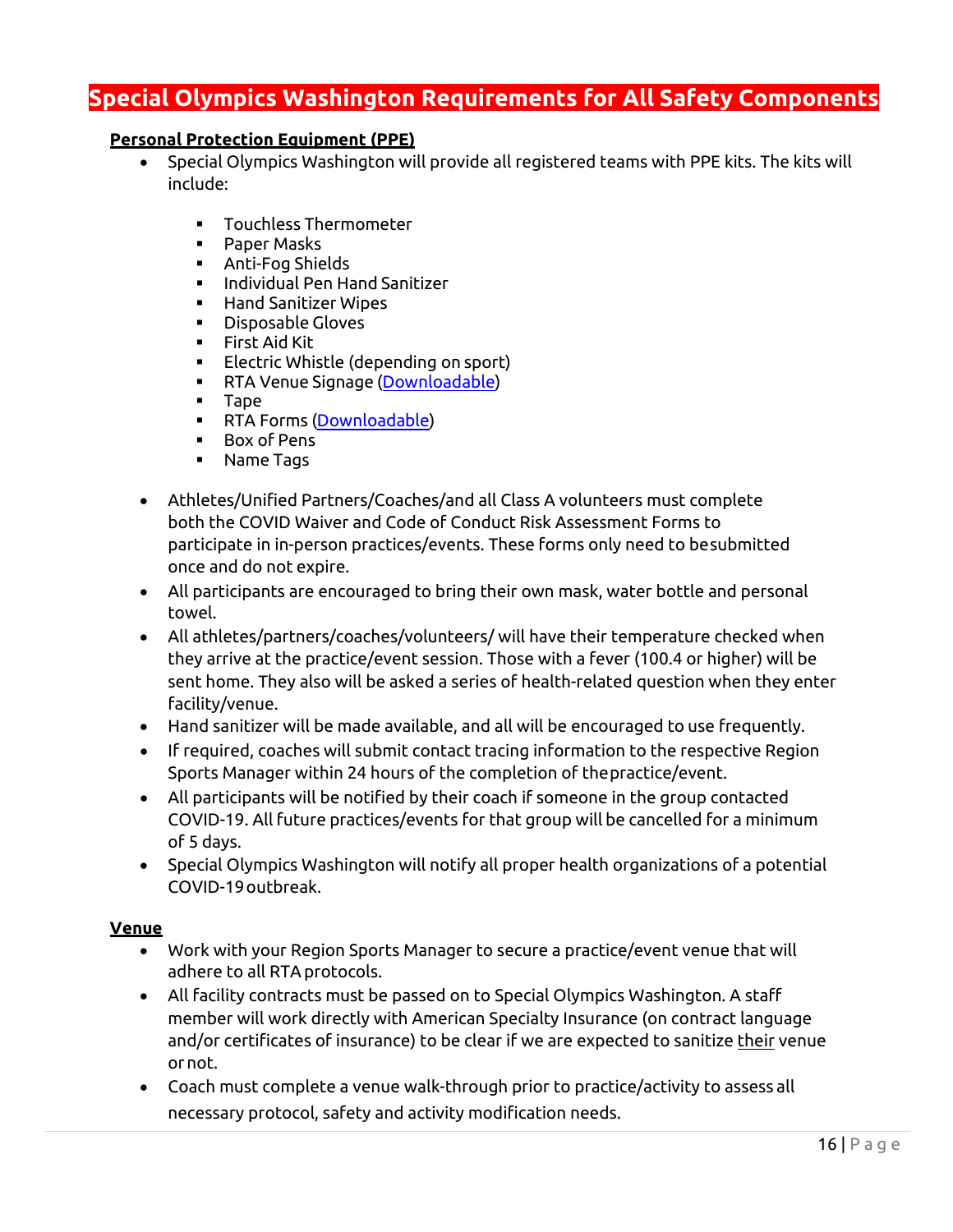- Ensure enough space is available at the venue for extra spacing for all sport and nonsport elements of activity (e.g., coach meetings, hydration and resting areas, skills and drills stations).
- Confirm if other entities/groups will be using the venue at the same time as Special Olympics. If so, it is recommended to stay clear from any other non-Special Olympics group.
- It is recommended to not use locker rooms for anything other than restrooms for the spring season. All participants should dress at home for the training session/event.

#### **Event Signage and Notices**

- Special Olympics Washington will ensure all venue signage is available fordownload.
- Signage will use both language-based notices and pictures/icons for those who have difficulty reading.
- Signs must be posted in highly visible locations (e.g., at entrances and exits, and in restrooms)
- Signage will promote protective measures and describe how to [stop the spread](https://www.cdc.gov/coronavirus/2019-ncov/downloads/stop-the-spread-of-germs-11x17-en.pdf) of germs. Signage examples include:
	- Do not enter if you are exhibiting any signs of illness such as sneezing, coughing, sniffles, have a fever, or don't feelwell.
	- If you are repeatedly sneezing or coughing, you may be asked to immediately leave the premises.
	- All athletes, staff, volunteers, and spectators should practice responsiblesocial distancing by remaining at least 6 ft apart wheneverpossible.
	- All athletes, staff, volunteers, and spectators are encouraged to always wear PPE such as face masks.
	- Wash your hands and/or use hand sanitizer upon entrance, during the event, before and after you eat, and as youleave.
	- Avoid touching your face including your eyes, nose, andmouth.
- Broadcast regular announcements on public announcement (PA) system (if applicable).

#### **Transportation/Arrivals/Departures**

- Schedule staggered participant pick up/drop off times.
- Increase the amount of time between practices and competitions to allow for one group to depart before another group enters the facility. This also allows for more time to clean the facility betweenuses.
- Try to avoid entering venue (more applicable for indoor venues) at same time as athletes – attempt to reduce human bottlenecks/proximity in and out ofvenue.
- Athletes and Unified partners: arrive already dressed and sportready.
- Establish procedures for safely transporting anyone who is sick to their home or to a healthcare facility. If you call an ambulance or bring someone to the hospital, call first to alert them that the person may have COVID-19 and notify their family or caregiver.

#### **Housing**

• Teams requiring housing will need to work directly with your Region Manger. If housing is approved, rooms cannot exceed (2) two individuals per double-queen room, and (1) one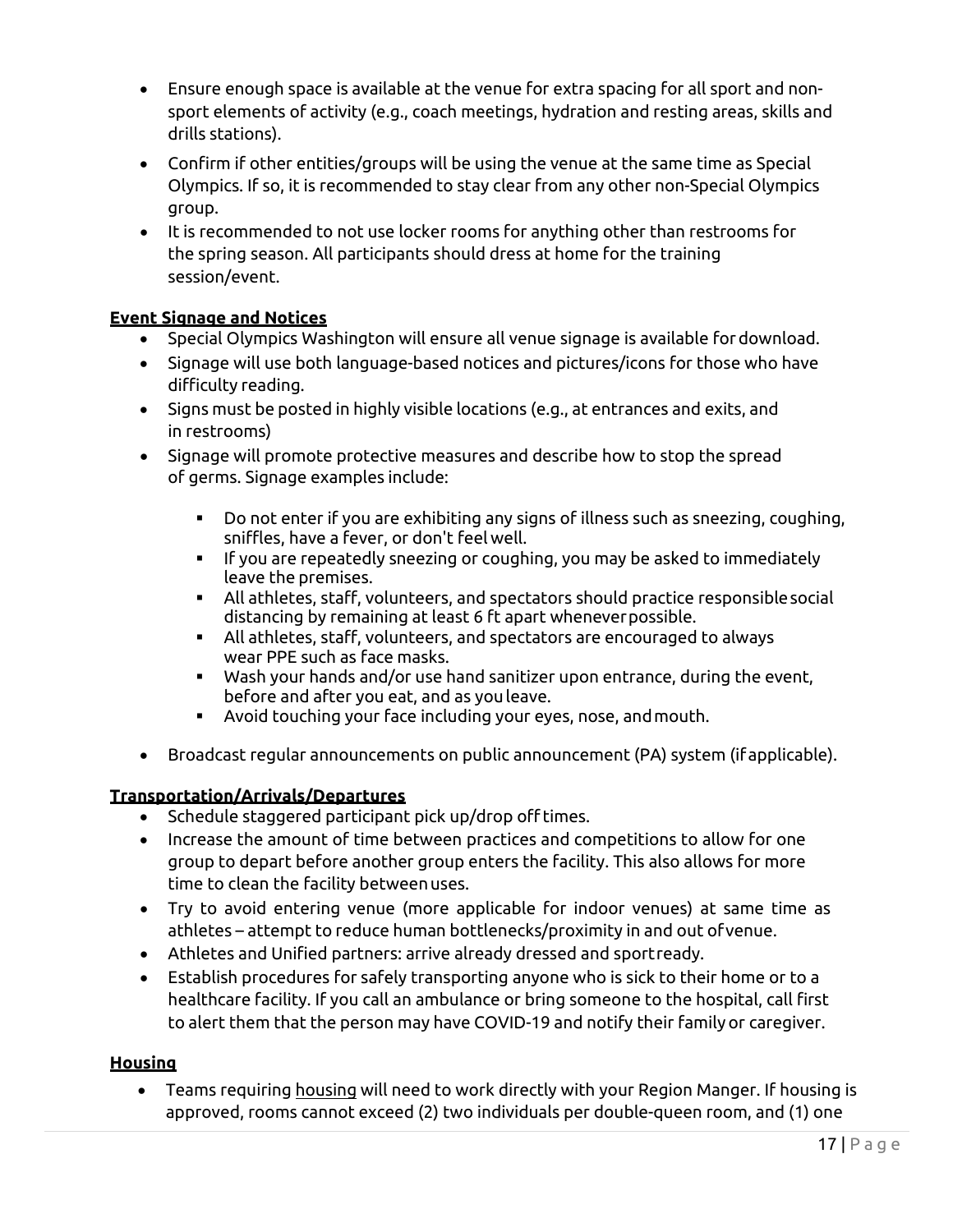individual per single-queen/king room. Numbers may be increased per room if all are from the same household.

#### **Staff/Volunteers/Coaches/Officials**

- Ensure there are enough personnel available, trained and comfortable with the protocols to meet athlete ratio needs and conduct safe activities. Have go/no-go plan if not enough qualified personnel available.
- Have back-up staffing plan for coaches, volunteers and officials: cross-train staff and create a roster of trained back-up personnel.
- Extensive training sessions will be offered for staff, coaches, and volunteers prior to the start of the season.
- During a practice session, assistant coaches and chaperones should concentrate on sanitizing, cleaning, and enforcing athlete social distancing and safety behavior compliance so the head coach can coach.
- Coaches and volunteers will perform participant screenings, and on-site observation for symptoms.
- Coaches have the authority to send someone home from a practice or event if they do not meet the screening requirements or do not adhere to the participant agreement terms.
- The safety of our coaches and volunteers is our utmost concern. At any time, if coaches feel uncomfortable coaching under these circumstances, it is completely acceptable and understandable.
- Coaches, volunteers and officials must socially distance at all times!

#### **Equipment**

- All equipment must be cleaned and sanitized before practicesession.
- Coach keeps all equipment / equipment bag in between practices and sanitizes at the start of every practice.
- Equipment/gear for each person (their own or provided): put athlete or partner's name on it with tape or other means.
- Be aware of any damaging effects from frequent us of some sanitizing products may have on certain forms of gear or equipment.

#### **Spectators / Family Members / Caregivers:**

- Consult the Return to Activities Protocol for guidance for each risk level, but in general, **make best efforts to reduce the number of non-essential personnel at practices/events**.
- Family members / caregivers may need to drop off and pick-up only or stay in car during practice / activity.
- Have separate or staggered screening area or time for spectators / family members / caregivers.
- Based on the risk level your program/event falls in to, spectators either should or should not be encouraged to social distance if they sit in stands. Program / volunteers may needto mark off minimum distances in stands or on the ground to create clear seating areas.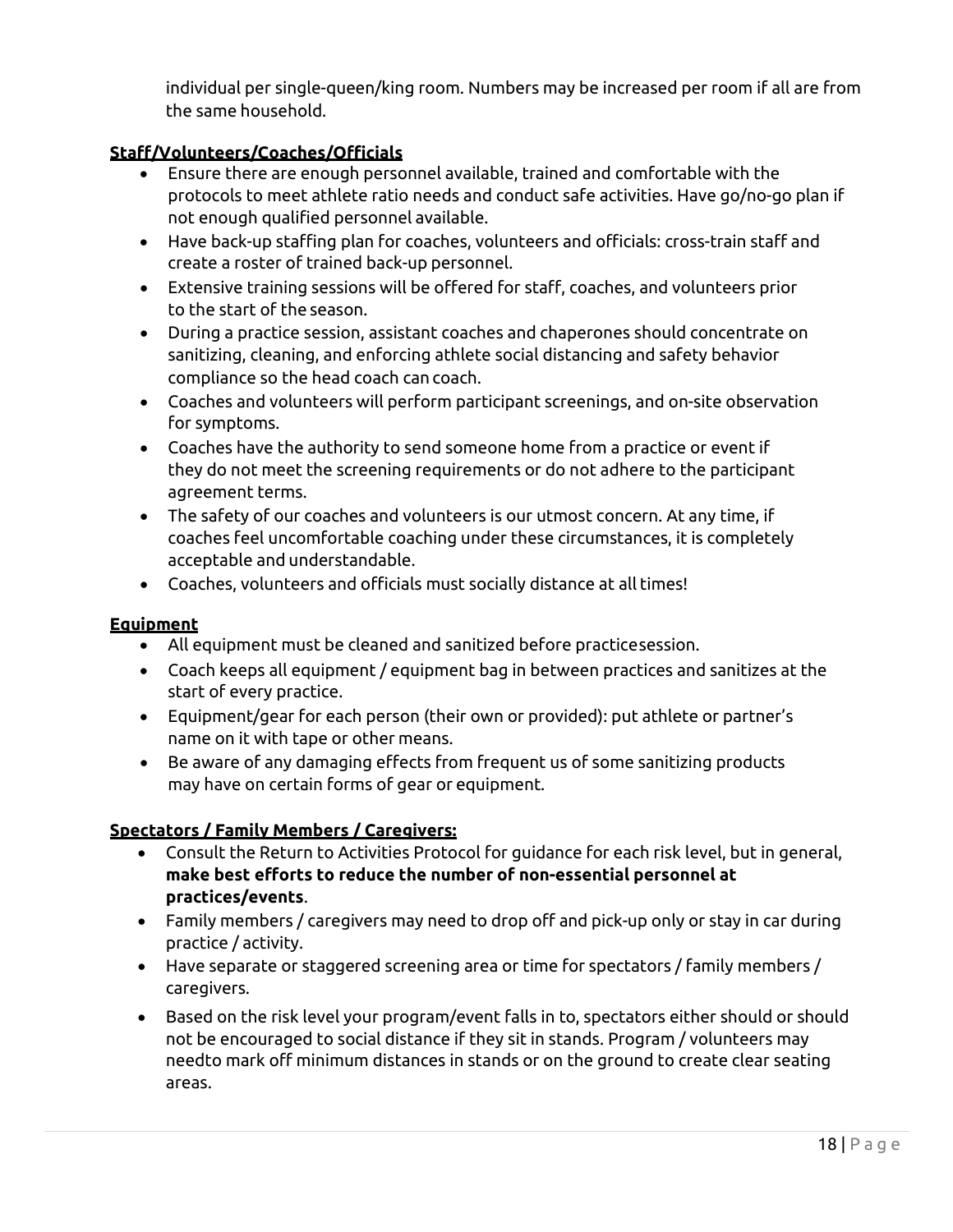#### **Sport: Practices and Competitions**

- Split squads/practices if you have enough venue availability and volunteers.
- **Consider having no spectators at practices and/or events.**
- Use physical guidance (ropes, tape on floor, chalked areas, coning-off areas) to help ensure social distancing.
- Break athletes into small groups that stay together and do not co-mingle. Keep players together in small groups with dedicated coaches or staff, and make sure that each group of players and coaches avoid mixing with other groups as much as possible. Teams might consider having the same group of athletes stay with the same coach or having the same group of athletes rotate amongcoaches.
- Put out cones or chalk ground to ensure social distancing for each player to have personal area for static stretching. Similarly, designated lanes could be set up for any dynamic stretches or running warm up. Mark off areas along bench, ground, fence or other stationary point of reference with tape/chalk/cones/surveyor's tape to give each athlete same spot for gear, rest, when not active at practice every week forconsistency.
- Modify practices, skills, drills, and scrimmages, to limit the time athletes and partners spend physically close to others.
- During times when players are not actively participating in practice or competition, attention should be given to maintaining [social distancing b](https://www.cdc.gov/coronavirus/2019-ncov/prevent-getting-sick/social-distancing.html)y increasing space between players on the sideline, dugout, or bench. Additionally, coaches can encourage athletes to use downtime for individual skill-building work or cardiovascular conditioning, rather than staying clusteredtogether.

#### **Support Coping and Resilience:**

- Encourage participants to take breaks from watching, reading, or listening to news stories, including social media if they are feeling overwhelmed ordistressed.
- Promote healthy eating, exercising, getting sleep, and finding time tounwind.
- Encourage participants to talk with people they trust about their concerns and how they are feeling.
- Many participants are going through challenging times. Some may have lost loved ones, lost jobs, been disconnected from friends and school and haven't had the structure they are accustomed to. This creates a lot of stress that can show up in different ways. You can help reduce this stress through your communication approach. Special Olympics has shared the [Bridges Model,](https://media.specialolympics.org/resources/covid-19/Leading-Your-People-Through-Transition-Bridges-Model.pdf?_ga=2.178401828.1039174290.1590242434-2036986329.1590242434) [\(more on Bridges\)](https://www.mindtools.com/pages/article/bridges-transition-model.htm) which have some helpful insights on leadership in times of crisis. The CDC also has some helpful useful resources regarding talking with youth, which include: [Helping](https://www.cdc.gov/coronavirus/2019-ncov/daily-life-coping/for-parents.html) [Children](https://www.cdc.gov/coronavirus/2019-ncov/daily-life-coping/for-parents.html) [Cope](https://www.cdc.gov/coronavirus/2019-ncov/daily-life-coping/for-parents.html) and [Talking with Children](https://www.cdc.gov/coronavirus/2019-ncov/daily-life-coping/talking-with-children.html?CDC_AA_refVal=https%3A%2F%2Fwww.cdc.gov%2Fcoronavirus%2F2019-ncov%2Fcommunity%2Fschools-childcare%2Ftalking-with-children.html)[. Helping Athletes Cope with Covid](https://www.ncys.org/helping-youth-athletes-cope-with-shutdown-from-covid-19/) was published by NCYS.
- Support athlete by sharing and referencing Special Olympics Washington's [Strong](http://specialolympicswashington.org/wp-content/uploads/CB0001437-50-20_FINAL_SOWA-Mental-Health-Resource-Guide_ADA.pdf) [Minds Workbook and Mental Health](http://specialolympicswashington.org/wp-content/uploads/CB0001437-50-20_FINAL_SOWA-Mental-Health-Resource-Guide_ADA.pdf) Resources.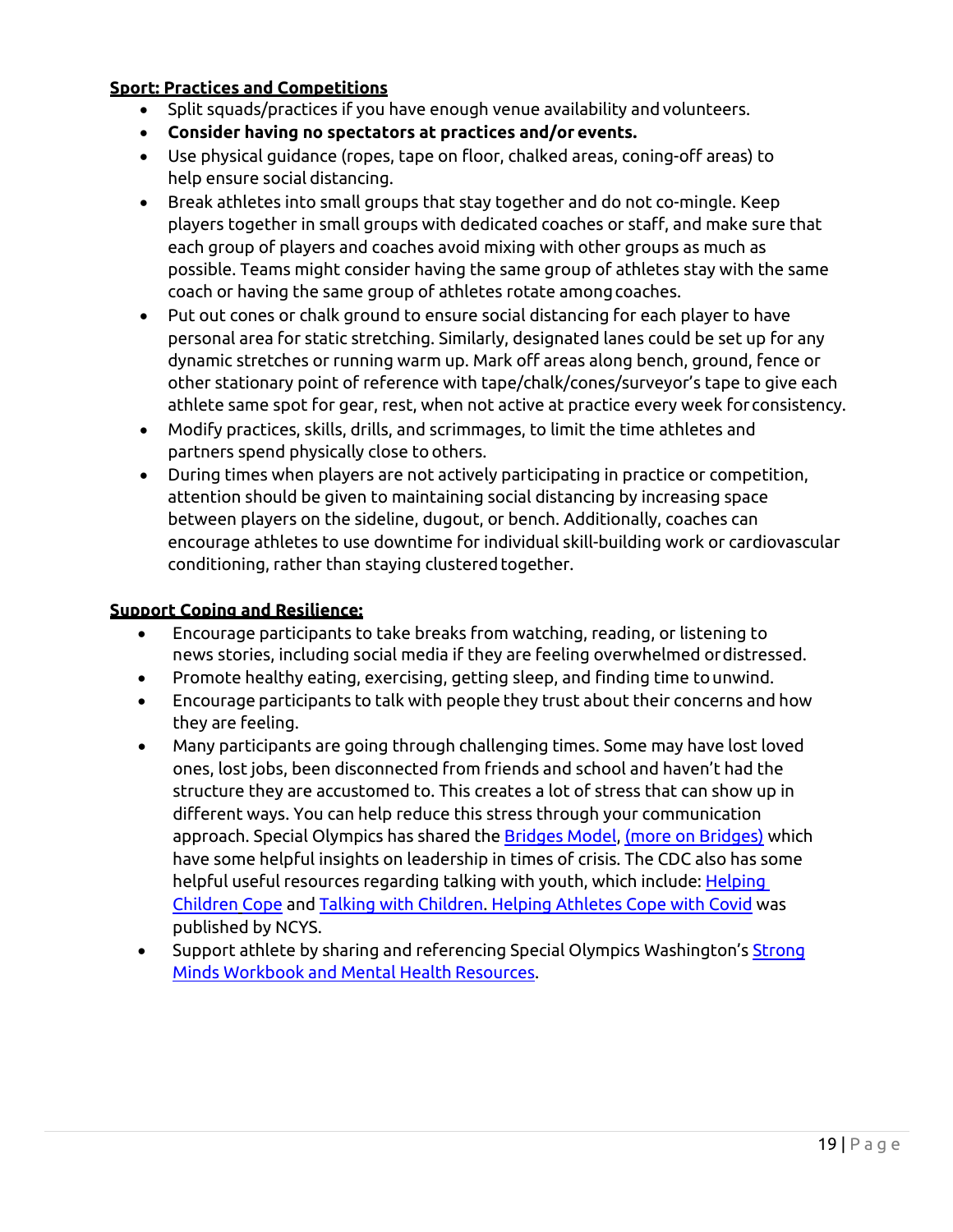# <span id="page-19-0"></span>**COVID-19 Vaccine Information andResources**

**Even before the COVID-19 pandemic began, people with intellectual disabilities (ID) faced disparities in health care systems. Across the board, people with ID are disproportionally affected by the COVID-19 pandemic in health care, especially in terms of access to the COVID- 19 vaccine.**

- People with ID already die 16-20 years earlier than the general populationdue to preventable illness.
- People with ID are almost 6x more likely to die fromCOVID-19.
- People with ID who live in congregate settings are dying at even higher rates due to COVID-19 because of challenges with social distancing.

**The health and safety of the Special Olympics Washington community, including our athletes, coaches, volunteers, and employees, are our top priority.** As Special Olympics Washington makes a measured and methodical return to activities, we will continue to follow guidance from national and local authorities. We will continue to require social distancing, face coverings, and promote healthy hygiene and sanitation.

**Special Olympics strongly encourages everyone who is able to get the COVID-19 vaccine, to be vaccinated.** At this time, it is not a requirement for Special Olympics athletes, volunteers, and staff to be vaccinated to participate in programs, however, being vaccinated will help protect you from getting COVID-19, prevent serious illness, and may also help protect people around you.

Vaccines are one of the tools available to fight the COVID-19 pandemic. Special Olympics Washington is dedicated to providing you with the latest information and resources to protect our communities. We encourage everyone who has access to the COVID-19 vaccine to get vaccinated.

#### **What you need to know about the COVID-19 Vaccine** [\(Poster\)](https://specialolympicswashington.org/wp-content/uploads/What-you-need-to-know-about-the-COVID-19-vaccine-Poster-US.pdf)

#### **Vaccine Myths vs. Fact** [\(Infographic\)](https://media.specialolympics.org/resources/covid-19/US-Vaccine-Myth-vs-Fact.pdf?_ga=2.131944911.1752227257.1628611544-1953206395.1605917964)

#### **The COVID-19 vaccine is available to all people 5 years and older who live or work in Washington State.**

- Use the [Vaccine Locator](https://vaccinelocator.doh.wa.gov/) to find a location nearyou.
- Schedule your appointment and follow any clinic instructions.

#### **Do you work at a school or childcare facility?**

• Find Federal Retail Pharmacy Program locations through the [National VaccineFinder.](http://vaccinefinder.org/)

#### **Need help? Call the Washington State Department of Health:**

• Call the COVID-19 hotline at 1-800-525-0127, then press #. Language assistance is available.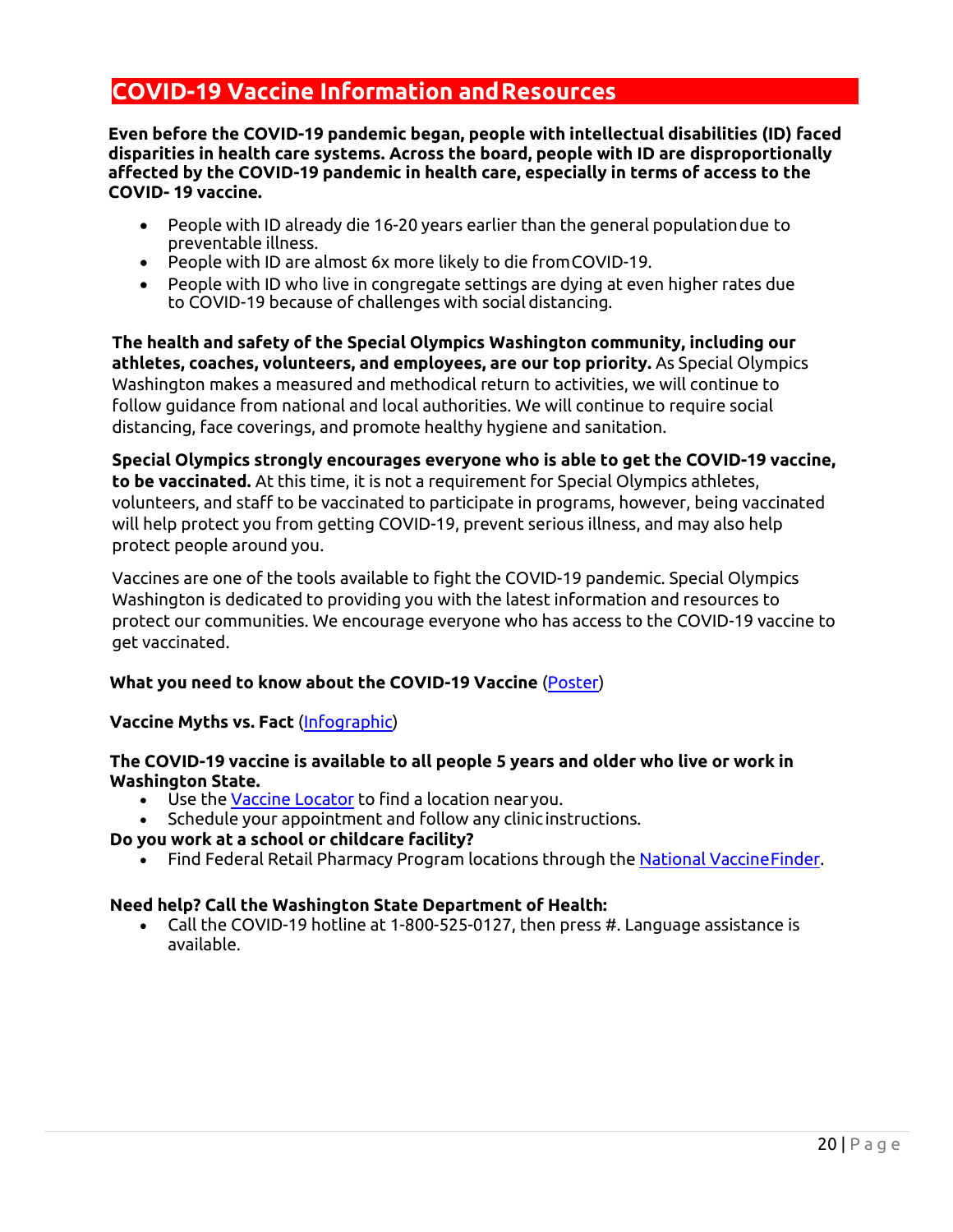# <span id="page-20-0"></span>**What to Do: Confirmed Positive COVID-19 Case**

Should a confirmed or potential COVID-19 case arise at a Special Olympics Washington event, the head coach or lead of that event must immediately contact their Special Olympics Washington region manager, or staff point of contact to notify them of the situation. If there is no response, then contact Stephen Opland, Director of Competition and Operations at 206- 681-9370. Staff will direct on any further steps needing to be followed. If confirmed at practice, but before participating

- 1) Immediately isolate the infected individual and arrange for them to be sent home as soon as possible.
- 2) If said individual did not come in contact with anyone else at practice, then practice may proceed.
- 3) Should no further cases arise within the team, future practices may proceed as scheduled.
- 4) Individuals who test positive are required to isolate for (5) five days, strictly wear a mask for an additional (5) five days and present a negative COVID test before being allowed to resume in-person participation.

#### **If confirmed onsite after individual has come in contact with others at practice**

- 1) Immediately isolate the infected individual and arrange for them to be sent home as soon as possible.
- 2) Practice must immediately be stopped, and all individuals sent home.
- 3) Head Coach must inform the entire team of situation within (2) two hours of becoming aware.
- 4) Practices may not resume for a minimum of (5) five days from the last positive COVID test result.
- 5) All individuals who were at the affected practice should quarantine and monitor their symptoms. If no symptoms arise within (5) five days of being in contact, they may resume practices without providing a negative COVID test.
- 6) Individuals who test positive are required to isolate for (5) five days, strictly wear a mask for an additional (5) five days and present a negative COVID test before being allowed to resume in-person participation.

#### **If confirmed within 48 hours after practice**

- 1) Practices may not resume for a minimum of (5) five days from the last positive COVID test result.
- 2) Head Coach must inform the entire team of situation within (2) two hours of becoming aware.
- 3) All individuals who were at the affected practice should quarantine and monitor their symptoms. If no symptoms arise within (5) five days of being in contact, they may resume practices without providing a negative COVID test.
- 4) Individuals who test positive are required to isolate for (5) five days, strictly wear a mask for an additional (5) five days and present a negative COVID test before being allowed to resume in-person participation.

**Isolation** is what you do if you have COVID-19 symptoms, are awaiting test results, or have tested positive for COVID-19. Isolation means you stay home and away from others (including household members) for the recommended period of time to avoid spreading illness.

**Quarantine** is what you do if you have been exposed to COVID-19. Quarantine means you stay home and away from others for the recommended period of time in case you are infected and are contagious. Quarantine becomes isolation if you later test positive for COVID-19 or develop COVID-19 symptoms.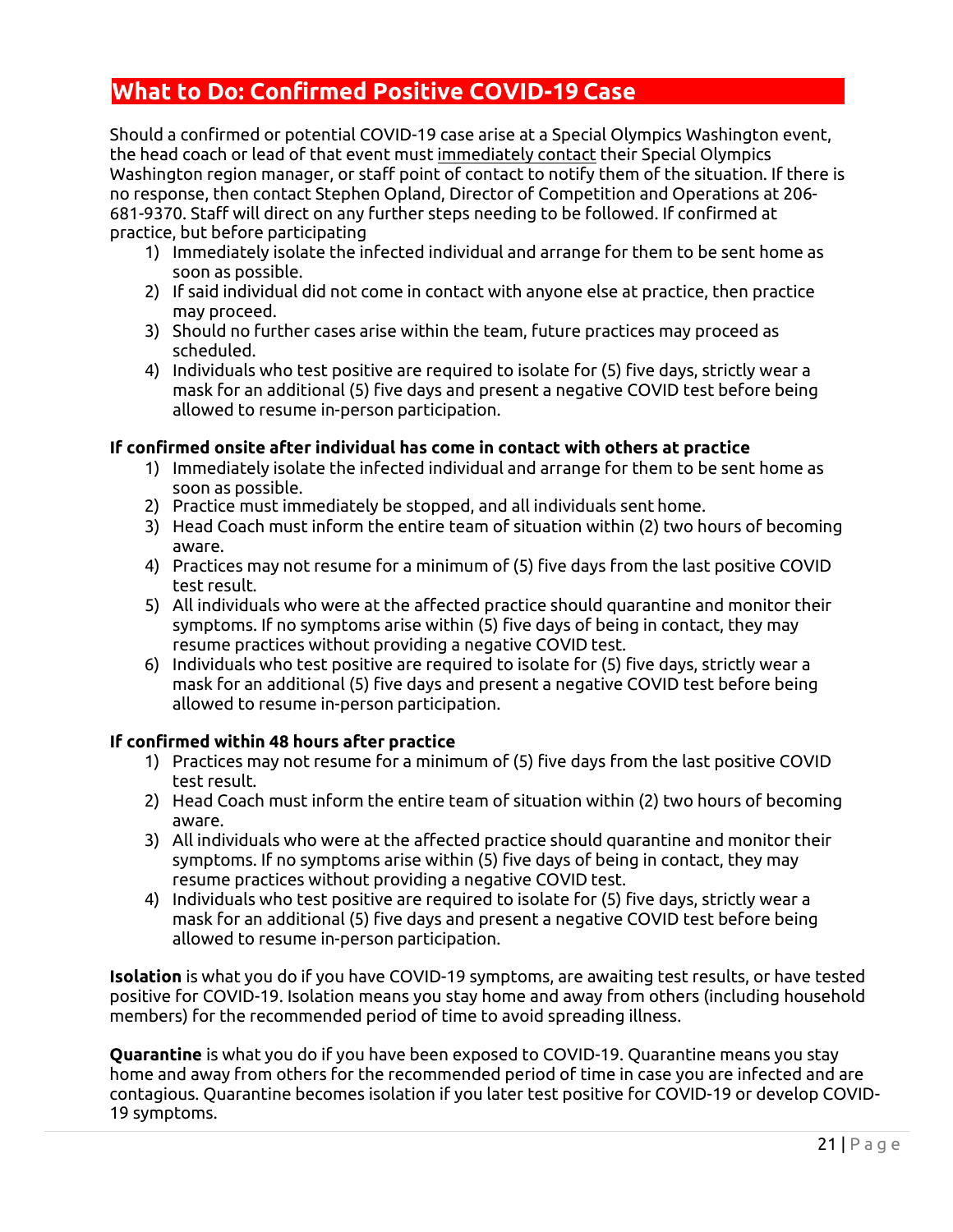If you have been exposed to COVID-19, or think you have been exposed, you can help prevent the spread of the virus to others in your home and community. Please follow the [guidance](https://www.doh.wa.gov/Emergencies/COVID19/CaseInvestigationsandContactTracing/IsolationandQuarantineforCOVID19) by the Washington State Department of Health.

# <span id="page-21-0"></span>**(FAQs) Frequently AskedQuestions**

The following FAQs may be viewed on the Special Olympics Washington Return to Activities website:

- COVID-19 Vaccine and Screening Protocols
- Spring Season Risk Levels and Timeline
- Sports and Registration
- Coaches Training
- Sports Specific and On-Site Screening

If you have further questions, please feel free to email us at [rta@sowa.org.](mailto:rta@sowa.org)

# **Risk Assessment and Risk Mitigation: Functional Area Considerations**

Until COVID-19 is either eradicated, or a cure is found, there is no way of completely eliminating the risk of infection, especially since many within the Special Olympics movement (with and without intellectual disabilities) are at greater risk for complications from COVID-19.



**To help assess risk in returning to large-scale, mass gathering activities, consider using th[e WHO Risk Asses](https://www.who.int/publications-detail/how-to-use-who-risk-assessment-and-mitigation-checklist-for-mass-gatherings-in-the-context-of-covid-19)sment Tool to determine the organizational risk of spread.**

#### **Sport**

Each sport will present a varying level of risk as well and determination of what modifications are feasible should be considered by Special Olympics Washington. However, if precautions and mitigating criteria (e.g. PPE, physical distancing, no shared equipment and/or disinfection, staggered starts, etc.) can be implemented, then most sports may be offered in some capacity (e.g. individual skills or drills or small internal scrimmage) during all levels of return. Many local, national and international sport associations have begun to offer guidance on how to safely return to play within their sport with mitigation. It is recommended that, in addition to the minimum precautions detailed within this document, Programs adhere to sport-specific precautions and mitigation in determining how to resume sport activities and guidance from sport authorities and associations.

#### **Schools**

Programs should follow the school's protocols and guidance on when and how activities may resume. If school activities transition into Special Olympics Washington community activities (e.g., the final competition/tournament is hosted by Special Olympics Washington), then proper return to activities protocol and necessary precautions for Special Olympics events, as outlined in this document, must be followed.

If the school or community partner's guidelines are less stringent or in conflict with the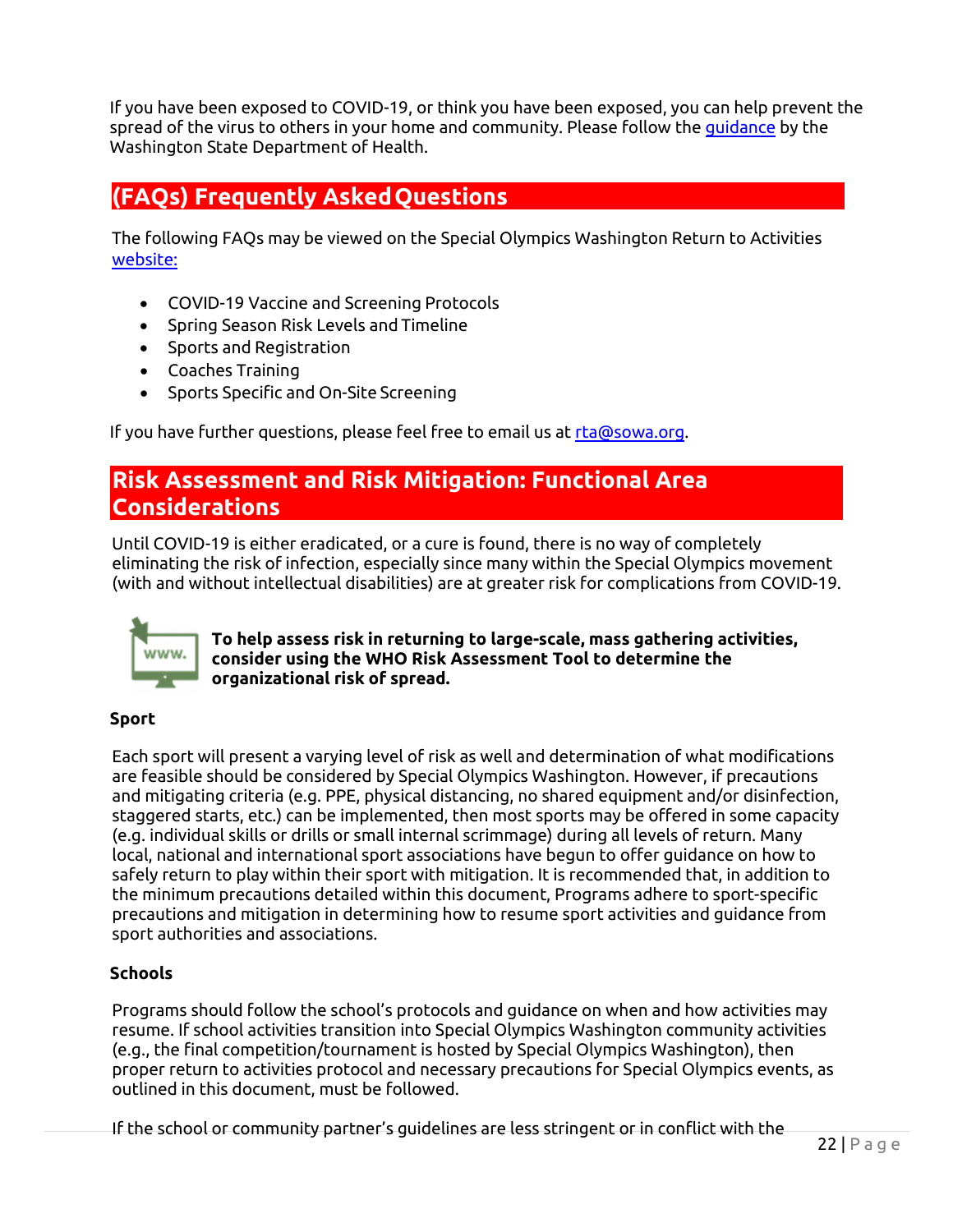guidelines of Special Olympics Washington, the following guidance applies: The school/partner leaders/authorities should be informed of the Special Olympics Washington guidelines for determining return to activities.

- 1) The possibility of high-risk conditions in populations within the movementis conveyed to leaders/authorities.
- 2) Decision-making and options are provided to students with and without ID to providefor equal treatment.
- 3) Parents, guardians, or other caregivers of youth participants are provided with education on Special Olympics Washington guidelines and relevant acknowledgements.
- 4) Youth participants involved in Special Olympics branded/sanctioned activities are given the option to opt out without penalty and are provided options for safe at home activities.

# <span id="page-22-0"></span>**In-Person Fundraising Events andActivities Protocols**

In person fundraising events and activities will be permitted within a limited, pre-approved structure which differs from the general sports Return to Activity. These events will be broken down into two categories:

- Third-party events
- Co-operated activities or events hosted by an Area, team or LETR agency in coordination with Special Olympics Washington

For a definition and specific expectations of each of these please follow this [link f](http://specialolympicswashington.org/wp-content/uploads/Final-RTA-Events-Decision-Tree.pdf)or the In-Person Fundraising Event Decision Tree.

Please note that third party events are fully run and supported outside of Special Olympics Washington. Although Special Olympics Washington will have no fiducial responsibility or be involved in the planning of the event, we will provide a list of [best practices](http://specialolympicswashington.org/wp-content/uploads/COVID-19-Training-in-a-safe-environment.pdf) and will need to pre-approve any logos usages.

All co-operated events (including Area, team or LETR) will be required to submit a request and have approval before they begin to market any in-person activity. Link to register an event [here. Guidelines and protocols for your fundraiser will be reviewed with you upon](https://app.smartsheet.com/b/form/547e1477b87c401081baeab81d0dc73b) [approval.](https://app.smartsheet.com/b/form/547e1477b87c401081baeab81d0dc73b)

Keeping our athletes safe remains our number one priority. If an athlete wishes to participate in a fundraising event as a paying entrant/registrant, like any other supporter, they are welcome to but would need to assume all liability for their own health and safety, as would all other event participants/members of the public.

If an athlete is requested for a specific role such as a speaker at the event, this will need to be pre-approved by Special Olympics Washington and included as part of the fundraising event and activity application proces[s here.](https://app.smartsheet.com/b/form/547e1477b87c401081baeab81d0dc73b)

# <span id="page-22-1"></span>**Healthy Athletes Protocols**

Because of the nature of Healthy Athlete screening events -- which are often conducted indoors; may require close contact with decreased opportunity for physical distancing; and some interactions may be high risk without proper PPE and precautions in place -- programs should not resume Healthy Athlete screenings in person until Low Risk and only with limited numbers and for select disciplines. Additional guidance will be forthcoming on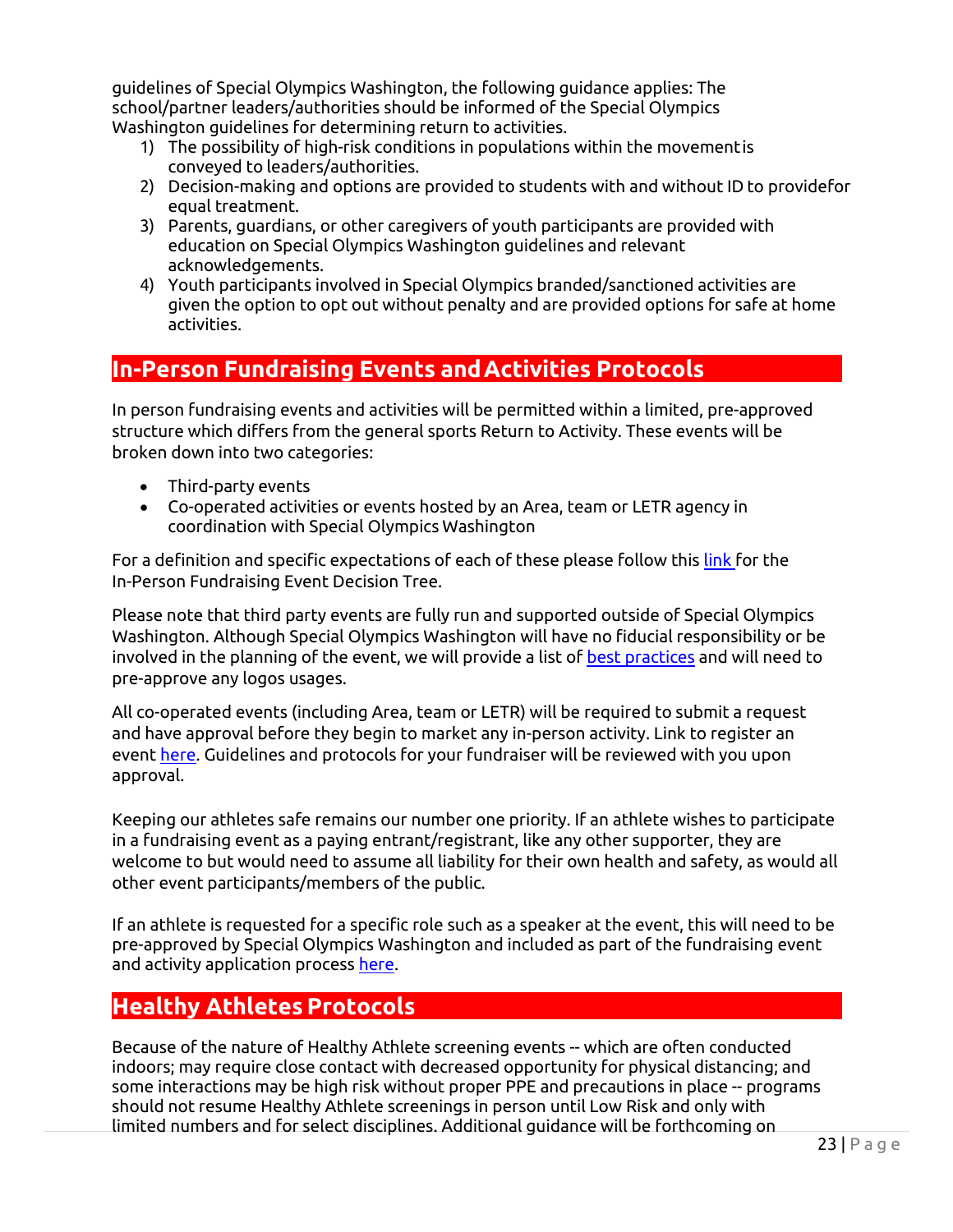safety precautions for returning to in-person Healthy Athlete events. Virtual health programming and education should be offered throughout all levels. Email [healthyathletes@sowa.org](mailto:healthyathletes@sowa.org) if you are interested in hosting a local Healthy Athletes screening.

## <span id="page-23-0"></span>**Wellness & Fitness Programs Protocols**

Fitness & Wellness programs can be facilitated in-person in Washington State following the requirements outlined in the Return to Activities plan, as well as the specific requirements below. Any program not following the Special Olympics Washington or specific guidelines will be asked to stop immediately.

#### **Requirements**

- 1) Masks **recommended** for ALL participants, at all times.
- 2) Verbal confirmation of no symptoms for all participants, as well as onsite temperature checks required.
- 3) Wellness coordinators, coaches or volunteers facilitating the program are required to keep an updated roster and track attendance for each session should a COVID casearise.
- 4) All participants (athletes and volunteers) must be listed on the team's approved roster and have signed COVID-19 Code of Conduct and Waiverform.
- 5) Only personal snacks and drinks allowed. No sharing of food.

#### **Social Distancing**

- 1) Groups are encouraged to meet outdoors if weather permits. If necessary, groups can meet indoors in a venue that allows for social distancing of 6 feet betweenparticipants.
- 2) Groups outside of an organized practice in any sport offered indicated above should be no more than 15 people.

#### **Equipment**

- 1) Participants should bring their own paper and writing utensils for notes.
- 2) Shared fitness equipment and workbooks should be sanitized between use.

#### **Food & Beverages**

- 1) No self-serve buffet meals, snacks or water stations.
- 2) Participants bring own water bottles.

# <span id="page-23-1"></span>**Athlete Leadership Councils Protocols**

Athlete Leadership Councils can resume in-person meetings in Washington State for the 2022 winter season following all requirements outlined in this guide. Any council wishing to meet inperson must meet with Athlete Leadership and Advocacy Manager, Leah Shaffner (lshaffner@sowa.org), prior to starting.

- 1) Masks **recommended** for ALL participants, at all times.
- 2) Verbal confirmation of no symptoms for all participants, as well as onsite temperature checks required.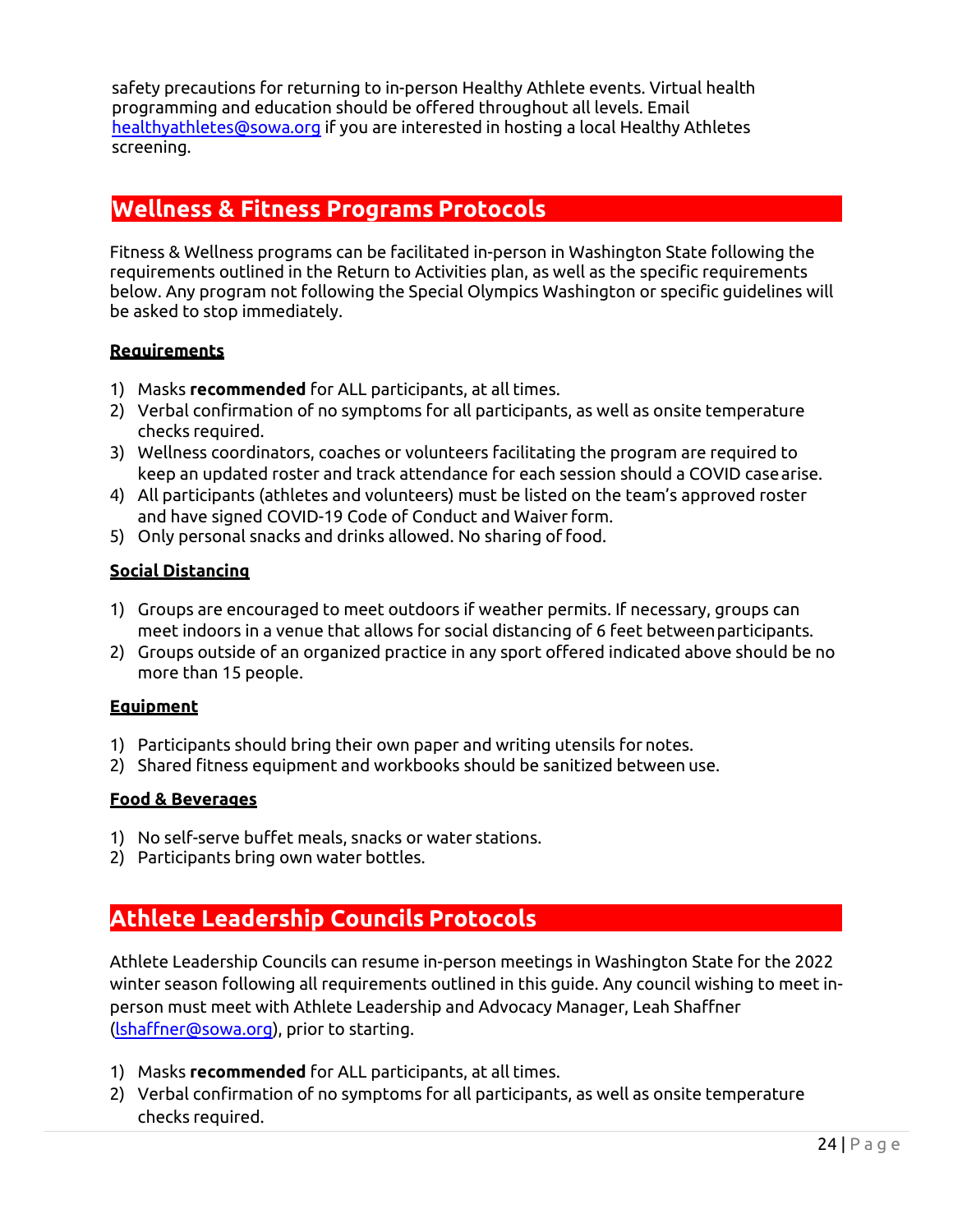- 3) Only personal snacks and drinks allowed. No sharing of food.
- 4) Council Advisors are required to keep an updated roster and track attendance for each meeting.
- 5) All participants (athletes and volunteers) must be listed on the team's approved roster and have signed COVID-19 Code of Conduct and Waiver forms.
- 6) Councils are encouraged to meet outdoors if weather permits. If necessary, groups can meet indoors in a venue that allows for social distancing of 6 feet betweenparticipants.
- 7) Groups should be no more than 15 people.

# <span id="page-24-0"></span>**Special Olympics Washington COVID-19 Safety Agreement**

Special Olympics Washington's top priority is the safety and health of all constituents and ensuring the opportunities we provide are offered in the safest manner possible. During the COVID-19 pandemic, additional measures and protocols have been implemented to guide us through these challenging times.

Though we will make every effort to continue with in-person participation, Special Olympics Washington will continue to follow local health authorities, Washington State Department of Health and CDC's guidance to assess the safety of in-person activities.

Should Special Olympics Washington be notified that it is no longer safe to proceed in-person, staff will work directly with local volunteers, partners, and facilities on a clear communication plan and steps to take moving forward. Special Olympics Washington will also send a mass notification to all constituents within 48 hours of being notified.

# <span id="page-24-1"></span>**Questions?**

For questions regarding Special Olympics Washington's Safe Return to Activity Protocol, please send e-mail to: [rta@sowa.org](mailto:rta@sowa.org)